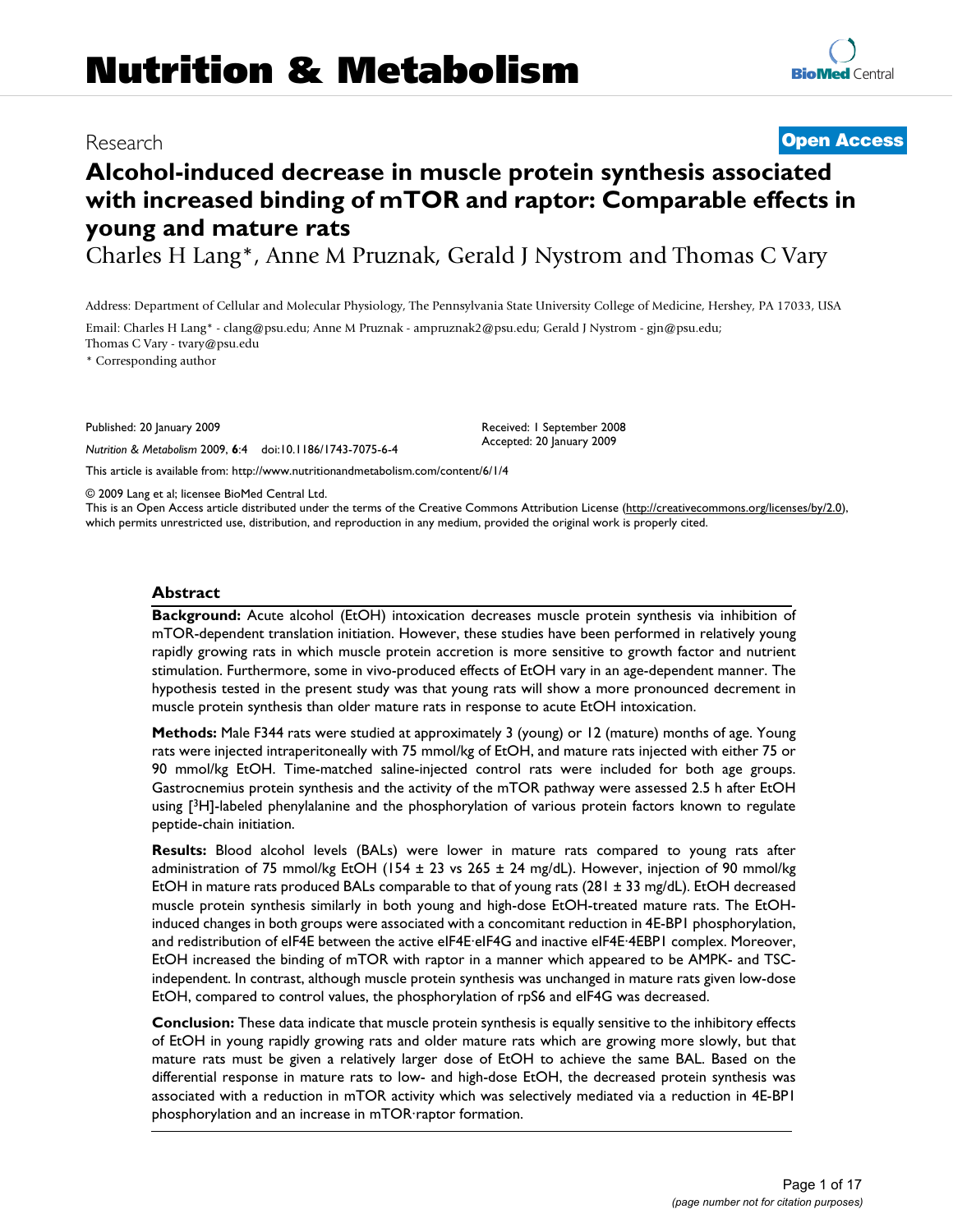### **Background**

Acute alcohol intoxication decreases muscle protein synthesis in a dose- and time-dependent manner, and this response is largely if not completely abated 24 h after alcohol administration [1,2]. This alcohol-induced decrease is independent of the oxidative metabolism of ethanol and cannot be explained by the over production of either glucocorticoids or selected proinflammatory cytokines, such as tumor necrosis factor (TNF)-α, interleukin (IL)-1 or IL-6 [1,3,4]. However, it is clear that alcohol acutely down regulates translational efficiency which is predominantly mediated by a reduction in peptidechain initiation [5]. Our previous work indicated this change was independent of altered tyrosine phosphorylation of either the insulin or insulin-like growth factor (IGF)-I receptor, or theronine (Thr)-308 phosphorylation of protein kinase B (PKB; aka Akt) in skeletal muscle [6]. In contrast, our data suggested that the mammalian Target Of Rapamycin (mTOR) played a central role in regulating the alcohol-induced decrease in muscle protein synthesis [1,6,7]. The activity of this serine (Ser)/Thr kinase is most often assessed by phosphorylation of its immediate down stream substrates namely ribosomal protein S6 kinase (S6K1)-1 and the eukaryotic initiation factor 4E (eIF-4E) binding protein-1 (4E-BP1) [8]. In this regard, acute alcohol intoxication decreases the phosphorylation of both S6K1 and 4E-BP1 as well as the autophosphorylation of mTOR itself [1,6,7]. However, the mechanism by which alcohol impairs mTOR activity is poorly defined.

The constitutive or basal rate of muscle protein synthesis is a dynamic process which undergoes marked changes during the life time of the host [9-11]. Muscle protein synthesis rates are elevated in young, rapidly growth animals and then later decrease and reach a relative new steadystate in animals as they mature. However, there remains some controversy regarding whether muscle protein synthesis decreases even further or may actually increase in a compensatory manner in the aged animal or human [12]. Young animals are also especially sensitive to the anabolic actions of growth factors, such as IGF-I and insulin, as well as nutrient signals, such as the branched-chain amino acid leucine [13-15]. Furthermore, in some aspects, young rats appear unusually sensitive to various effects of alcohol [16-18]. Previous investigations of the effect of acute alcohol intoxication on muscle protein synthesis have used relatively young rapidly growing rats and, therefore, it is unknown whether the catabolic effects of alcohol on muscle are also present in older more mature animals.

The present study tests the hypothesis that young rats, which are more sensitive to changes in the prevailing circulating concentrations of growth factors and leucine, will show a more pronounced decrement in muscle protein synthesis in response to acute alcohol intoxication. Moreover, this more precipitous reduction in young rats will be associated with a fall in the content and/or activity (i.e., phosphorylation) of proteins regulating the initiation phase of mRNA translation. As previous studies reported that acute alcohol intoxication does not alter the eIF2/2B system  $[19]$ , which controls the binding of met-tRNA; to the 40S ribosomal subunit to form the 43S preinitiation complex, we therefore focused on elucidating the alcoholinduced changes in a second critical locus of translational regulation involving the binding of the 5'-end of cellular mRNA to the 43S preinitiation complex. In general, this reaction is mediated by the cap-binding protein complex eIF4F which is in turn largely mediated by the kinase activity of mTOR.

### **Methods**

#### *Acute alcohol intoxication*

Fischer 344/NHsd male rats were obtained from the National Institute on Aging at either 2 months or 11 months of age. Rats were then housed for the next 2–3 weeks at a constant temperature, exposed to a 12:12-h light-dark cycle, and maintained on standard rodent chow (Harlan #2018; Madison, WI) and water ad libitum before experiments were performed. The commercial diet consisted of approximately 18% protein, 6% fat and 3.8% fiber (metabolizable energy 3.3 Kcal/g), and the exact macro- and micro-nutrient composition of the diet is available at [http://www.teklad.com/globaldiet/](http://www.teklad.com/globaldiet/g2018.asp) [g2018.asp.](http://www.teklad.com/globaldiet/g2018.asp) Based on previously described criteria, these groups are considered to represent young adult (3 months) and mature (12 months) for the F344 strain of rat [20]. The current study was *not* designed to examine the effect of aging per se which would necessitate using rats 24–36 months of age. Analysis of data from rats of this older age can be complicated by secondary changes in food consumption, activity levels, and other pathologies which develop during ageing and thereby indirectly affect muscle protein synthesis [21]. The F344 rat strain was used because it is one of the best characterized models of aging in rats and circumvents the large increase in adiposity which develops in the Sprague-Dawley rat with age [22].

Young adult rats were injected intraperitoneally with either ethanol (75 mmol/kg body weight) or an equal volume of 0.9% sterile saline. This ethanol dose was selected because it decreases muscle protein synthesis in Sprague-Dawley rats with body weights between approximately 100–300 g [2,4,6,19]. The protein metabolic effect of ethanol injected intraperitoneal is comparable to an equivalent dose administered by oral gavage [1]. The older mature rats were divided into three groups: *group 1* – ethanol administered at a dose of 75 mmol/kg; *group 2* – ethanol administered at a dose of 90 mmol/kg; and *group 3* – time-matched control rats injected with saline. Two differ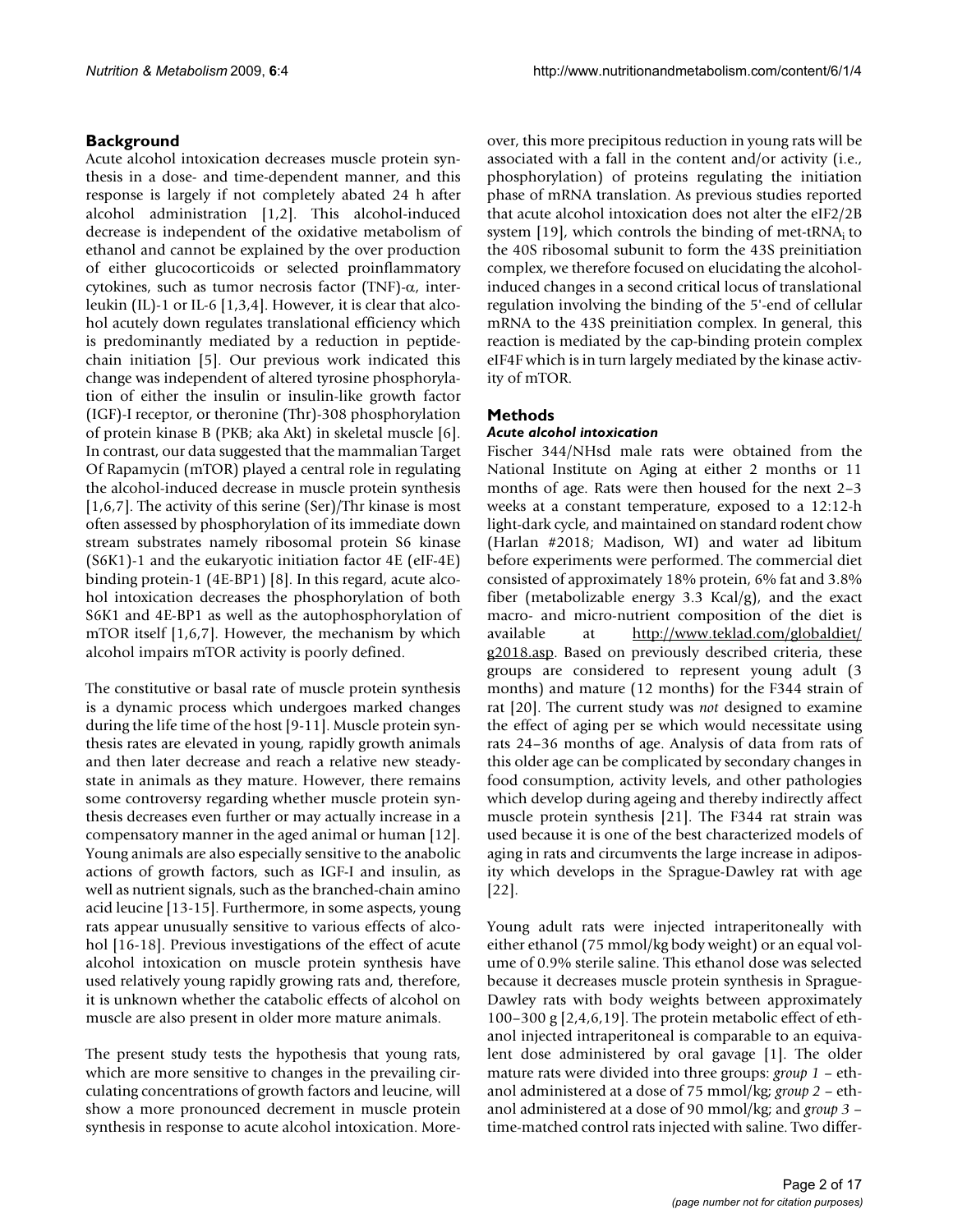ent ethanol doses were used in older mature rats because the blood alcohol concentrations were significantly lower in mature vs young rats when injected with a dose of 75 mmol/kg. Therefore, we included a second group of alcohol-treated mature rats which were injected with a higher dose of ethanol (90 mmol/kg) in order to produce equivalent blood alcohol levels between the young and mature rats. Rats in all groups were fasted overnight prior to the injection of alcohol and food was withheld after alcohol administration. Water was available throughout the experimental protocol.

All experimental protocols involving animals were approved by the Institutional Animal Care and Use Committee of The Pennsylvania State University College of Medicine and adhered to the National Institutes of Health guidelines for the use of experimental animals.

#### *Muscle protein synthesis*

In vivo protein synthesis in gastrocnemius was determined 2.5 h after injection of either alcohol or saline using the flooding-dose technique [23]. Briefly, overnight fasted rats were anesthetized with intraperitoneal pentobarbitol (100 mg/kg) and a catheter placed in the carotid artery. Arterial blood was removed for measuring the plasma concentration of ethanol and various hormones, and then a bolus injection of L- [2,3,4,5,6-3H]phenylalanine (Phe; 150 mM, 30  $\mu$ Ci/ml; 1 ml/100 g BW) was injected via the jugular vein. Serial blood samples were drawn at 2, 6 and 10 min after Phe injection for measurement of Phe concentration and radioactivity. Immediately after the final blood sample, the gastrocnemius muscle was excised in its entirety and a portion frozen between aluminum blocks pre-cooled to the temperature of liquid nitrogen and the remaining muscle directly homogenized. Blood was centrifuged and plasma was collected. All tissue and plasma samples were stored at -80°C until analyzed. The frozen muscle was powdered under liquid nitrogen and a portion used to estimate the rate of incorporation of [3H]Phe into protein, exactly as described [23].

#### *Immunoprecipitation and Western blot analysis*

The tissue preparation was the same as previously described by our laboratories [1,6,7,19]. Muscle was homogenized in a 1:5 ratio of ice-cold homogenization buffer (pH 7.4) composed of (in mM): 20 mM HEPES, 2 EGTA, 50 NaF, 100 KCl, 0.2 EDTA, 50 β-glycerophosphate, 1 DTT, 0.1 PMSF, 1 benzamidine, 0.5 sodium vanadate, plus one protease inhibitor cocktail tablet from Roche, and clarified by centrifugation. The samples were subjected to SDS-PAGE and the proteins were electrophoretically transferred to PVDF membranes. The blots were incubated with either primary antibodies (unless otherwise noted from Cell Signaling, Beverly, MA) to total (C-

20) and Thr1462-phosphorylated TSC2, total 4E-BP1 (Bethyl Laboratories, Montgomery, TX), and total and phosphorylated (Ser1108) eIF4G, total and phosphorylated-S6 (Ser240/Ser244), total and phosphorylated (Thr172) AMP-activated protein kinase (AMPK), as well as total PRAS40 (proline-rich Akt substrate 40; Biosource, Camarillo, CA), GβL (G protein β-subunit-like protein; mLST8) and raptor. In general, blots were washed with TBS-T (1X TBS including 0.1% Tween-20) and incubated with secondary antibody (horseradish peroxidase conjugated goat anti-mouse or goat anti-rabbit IgG) at room temperature. The blots were developed with enhanced chemiluminescence (ECL) Western blotting reagents as per the manufacturer's (Amersham, Piscataway, NJ) instructions. The blots were exposed to X-ray film in a cassette equipped with a DuPont Lightning Plus intensifying screen. After development, the film was scanned (Microtek ScanMaker IV) and analyzed using National Institutes of Health Image 1.6 software.

The eIF4E·4EBP1 and eIF4E·eIF4G complexes were quantified as described [1,6,7,19]. Briefly, eIF4E was immunoprecipitated from aliquots of supernatants using an anti-eIF4E monoclonal antibody (kindly provided by Drs. Jefferson and Kimball; Hershey, PA). Antibody-antigen complexes were collected using magnetic beads, subjected to SDS-PAGE, and proteins transferred to a PVDF membrane. Blots were incubated with a mouse antihuman eIF4E antibody, rabbit anti-rat 4E-BP1 antibody, or rabbit anti-eIF4G antibody.

To maintain potential protein-protein interactions, fresh muscle was also homogenized in CHAPS buffer (pH 7.5) composed of (in mM): 40 HEPES, 120 NaCl, 1 EDTA, 10 pyrophosphate, 10 β-glycerol phosphate, 50 NaF, 1.5 sodium vanadate, 0.3% CHAPS, and 1 protease inhibitor cocktail tablet. The homogenate was mixed on a platform rocker and clarified by centrifugation. An aliquot of the resulting supernatant was combined with either anti-TSC2, anti-mTOR or anti-raptor antibody and immune complexes isolated with a goat anti-rabbit BioMag IgG (PerSeptive Diagnostics, Boston, MA) beads. The beads were collected, washed with CHAPS buffer, precipitated by centrifugation, and subjected to SDS-PAGE as described above. All blots were then developed with ECL and the autoradiographs were scanned for analysis as described above.

#### *Plasma concentrations of alcohol, glucose, amino acids and hormones*

The plasma insulin concentration was measured using a commercial radioimmunoassay (RIA) for rat insulin (Linco Research, St. Charles, MO). Additionally, the plasma concentrations of total IGF-I, estradiol, and testosterone were determined using commercial RIA kits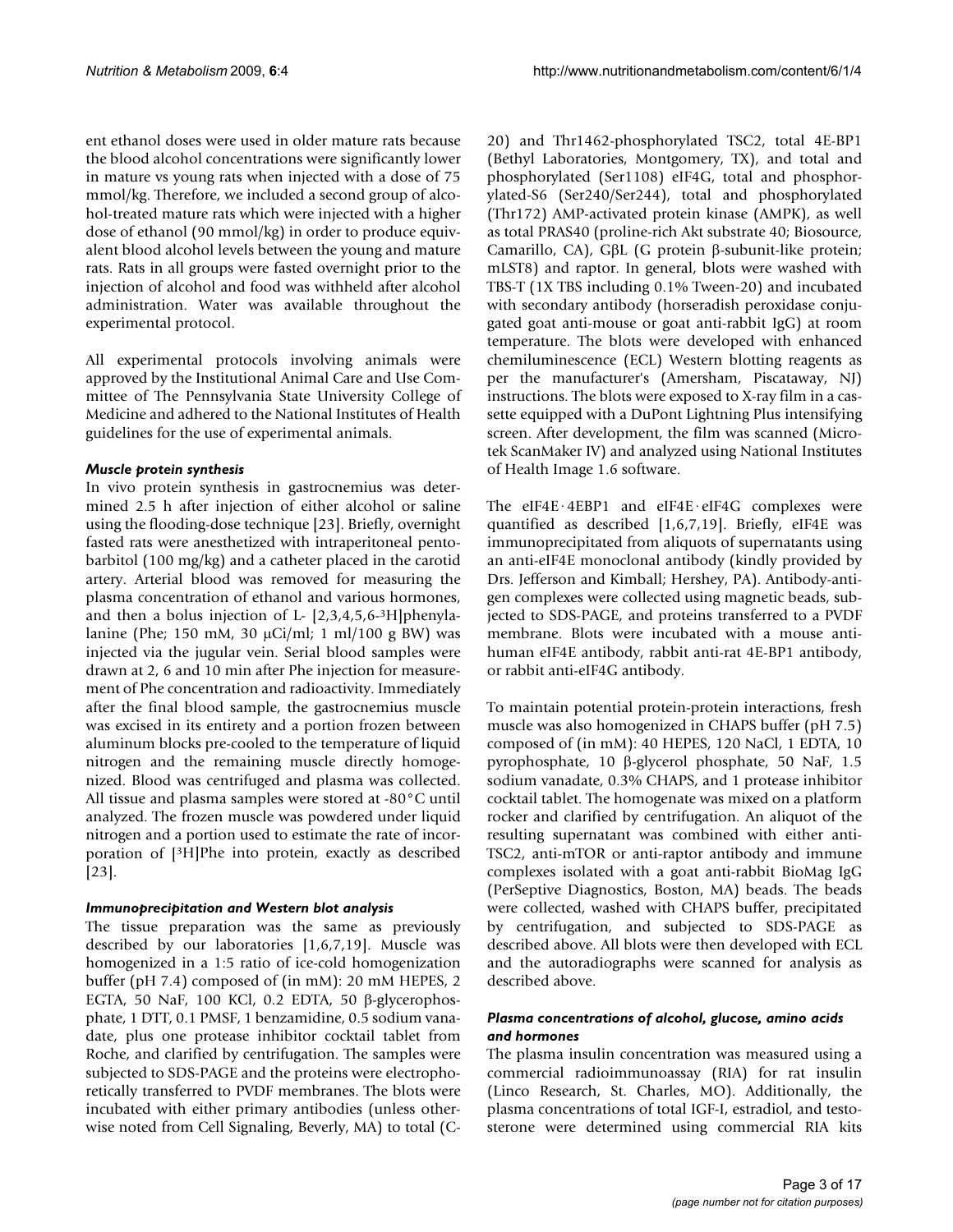(DSLabs, Webster, TX). The plasma glucose and alcohol concentrations were determined by a rapid analyzer (Analox Instruments, Lunenburg, MA). Finally, the branched-chain amino acid concentrations were determined using reverse-phase HPLC after precolumn derivatization of amino acids with phenylisothiocyanate [24]. The plasma concentrations of glucose, insulin, IGF-I, estradiol, testosterone, branched-chain amino acids and alcohol were determined on blood collected immediately prior to injection of radiolabeled phenylalanine (i.e., time 0). Additionally, insulin and glucose were also determined on the blood sample collected 10 min after injection of phenylalanine. The original homeostasis model assessment (HOMA), defined as the [fasting insulin concentration  $(\mu U/ml) \times$  glucose concentration  $(mmol/L))/$ 22.5, was used as an index of whole-body insulin resistance, as described by Matthews et al [25]. To better assure that a steady-state was achieved, glucose and insulin concentrations were determined at two time points. Because there was no difference in the glucose or insulin concentrations between the 0 time point and the 10-min time point (data not shown), these data were averaged for each rat and HOMA calculated using this average value. The advantages and disadvantages of HOMA for estimating insulin resistance have been reported [26].

#### *IGF system components*

The concentration of free IGF-I was determined by centrifugal ultrafiltration, as originally described [27]. Briefly, samples were diluted 1:5 with Krebs-Ringer bicarbonate buffer (pH 7.4; with 5% BSA) and prefiltered through a 0.22 μm filter (Millex-GV, Millipore, Molsheim, France) to remove debris. The prefiltered samples were then added to Amicon YMT 30 membranes and MPS-1 supporting devices (Amicon Division, W. R. Grace, Co., Beverly MA) and centrifuged at 1500 rpm at 37°C for 100 min. The ultrafiltrate was collected from 40–100 min of centrifugation and used for the IGF-I RIA.

We have also developed a multi-probe template for a ribonuclease protection assay (RPA) for the detection of the most abundant IGF binding proteins (IGFBPs). Primer selection for rat genes of interest was determined with the help of Genefisher software [28]. The lengths of amplified regions were chosen to allow distinct resolution during electrophoretic separation. Primers were synthesized (IDT, Coralville, IA) with restriction sites for EcoRI or KpnI at the 5' end and with three extra bases at the extreme 5' end (Table 1). PCR was conducted using Hot-StarTaq DNA Polymerase (Qiagen, Valencia, CA) and rat total RNA reverse-transcribed with Superscript™ First-Strand Synthesis System for RT-PCR (Invitrogen, Carlsbad, CA). PCR products were phenol:chloroform extracted, ethanol precipitated, and sequentially digested with KpnI and EcoRI (Promega, Madison, WI). Digested products were gel-purified, re-extracted, and cloned into KpnI/EcoRI-digested pBluescript II SK+ (Stratagene, La Jolla, CA). Plasmid DNA was isolated with both QIAprep<sup>R</sup> Spin Miniprep and Plasmid Maxi Kits (Qiagen). Plasmids with inserts were verified by sequencing in the Molecular Genetics Core Facility at the PSU College of Medicine. Final constructs were linearized with EcoRI, gel-purified, and quantitated spectrophotometrically.

#### *RNA extraction and RPA*

Total RNA was extracted from gastrocnemius and liver using TRI Reagent (Molecular Research Center, Cincinnati, OH) and the mRNA content was determined by RPA. An aliquot (2 μl) of template was prepared using T7 Polymerase with buffer (Fermentas, Hanover, MD), NTPs and tRNA (Sigma-Aldrich), RNaisin and DNase (Promega), and 32P-UTP (Amersham Biosciences, Piscatawy, NJ). Unless otherwise noted, the entire RPA procedure including labeling conditions, component concentrations, sample preparation, and gel electrophoresis was as published (BD Pharmingen, San Diego, CA). Hybridization buffer was 80% formamide and 20% stock

**Table 1: Primer sequences for the determination of IGF binding proteins (IGFBPs)**

| <b>ALS</b>   | Forward 5'-GCA GAA TTC GGC TGC AGA AGC TGT ACC TGG A-3'<br>Reverse 5'-GCA GGT ACC ATT CGA TTG TGG CCC AGC TGC A-3'   |  |
|--------------|----------------------------------------------------------------------------------------------------------------------|--|
| IGFBP-1      | Forward 5'-GCA GAA TTC TGA GCT TGC CGA GAG CCC AGA-3'<br>Reverse 5'-GCA GGT ACC AGA GCC CAG CTT CTC CAT CCA GA-3'    |  |
| IGFBP-2      | Forward 5'-GCA GAA TTC GGA GAA CCA TGT GGA CGG AAC CA-3'<br>Reverse 5'-GCA GGT ACC CCC ACG CTG TCC ATT CAG AGA CA-3' |  |
| IGFBP-3      | Forward 5'-GCA GAA TTC CTC CTC CGA GTC TAA GCG GGA GA-3'<br>Reverse 5'-GCA GGT ACC CAG CGG TAT CTA CTG GCT CTG CA-3' |  |
| IGFBP-4      | Forward 5'-GCA GAA TTC ATC ACA GGT GCC TGC AGA AGC A-3'<br>Reverse 5'-GCA GGT ACC TGG AAG TTG CCG TTG CGG TCA-3'     |  |
| IGFBP-5      | Forward 5'-GCA GAA TTC CGA GTC ATC CCT GCA CCT GAG A-3'<br>Reverse 5'-GCA GGT ACC CCA CGT TTG CGG CCA CGA GA-3'      |  |
| L32          | Forward 5'-GCA GAA TTC CGG CCT CTG GTG AAG CCC AA-3'<br>Reverse 5'-GCA GGT ACC CTT CTC CGC ACC CTG TTG TCG-3'        |  |
| <b>GAPDH</b> | Forward 5'-GCA GAA TTC CTG GCC AAG GTC ATC CAT GAC A-3'<br>Reverse 5'-GCA GGT ACC GGG GCC ATC CAC AGT CTT CTG-3'     |  |
|              |                                                                                                                      |  |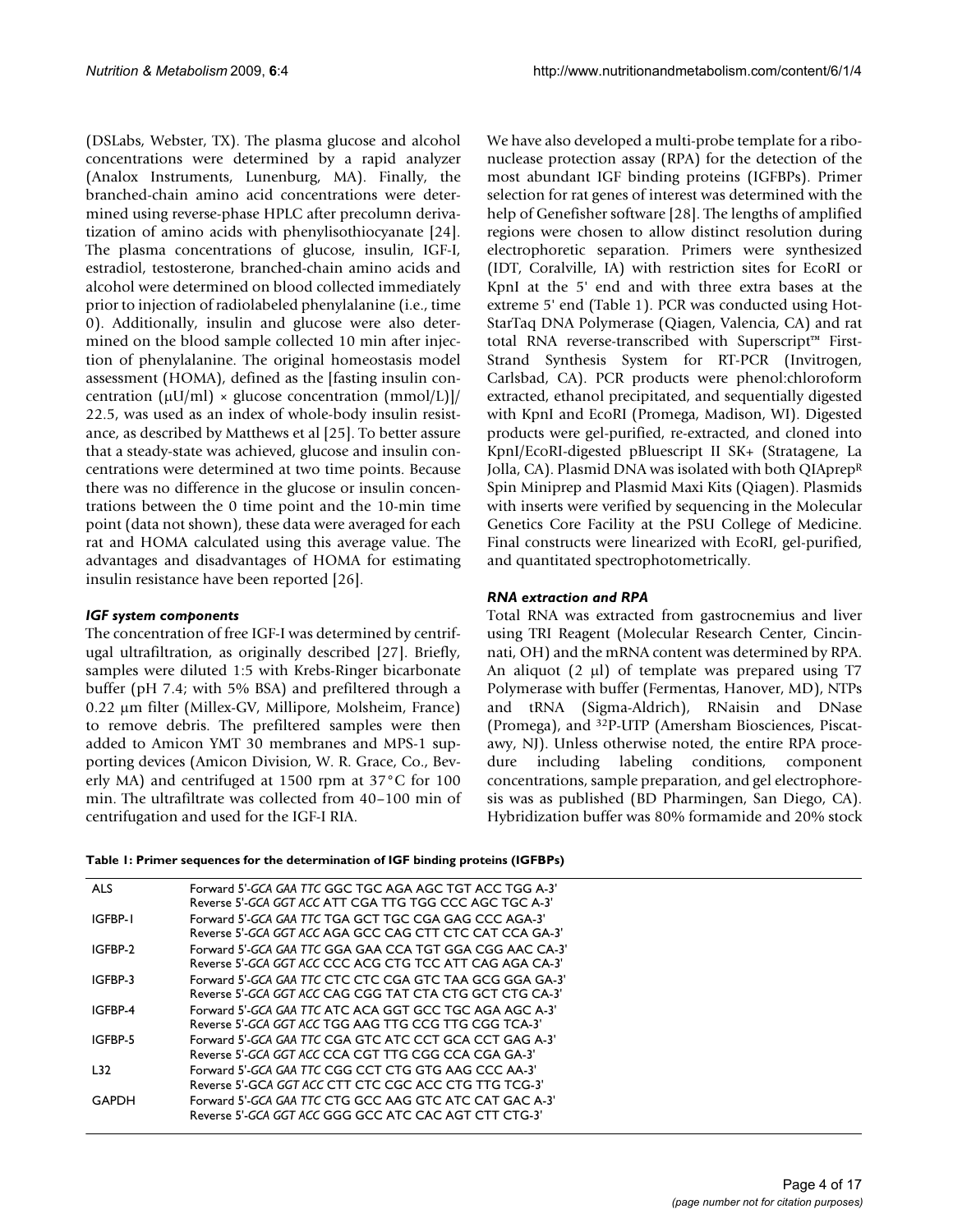buffer (200 mM Pipes, pH 6.4, 2 M NaCl, and 5 mM EDTA). Hybridization proceeded overnight at 56°C in a dry bath incubator (Fisher Scientific, Pittsburgh, PA) without the use of mineral oil. Samples were treated with RNAse  $A + T_1$  (Sigma) in  $1 \times$  RNAse buffer (10 mM Tris-HCl pH 7.5, 5 mM EDTA, and 300 mM NaCl) followed by Proteinase K (Fisher Scientific) in 1× Proteinase K buffer (50 mM Tris, pH 8.0, 1 mM EDTA, 1% Tween-20). Following ethanol precipitation, samples were resuspended in 5 ml of loading buffer (98% formamide  $(v/v)$ , 0.05% xylene cyanol (w/v), 0.05% bromphenol blue (w/v), and 10 mM EDTA). Polyacrylamide gels were run in an S3S Sequencing System (Owl Separation Systems, Portsmouth, NH), transferred to chromatography paper, and dried (FB GD 45 Gel Dryer, Fisher Scientific). Gels were exposed to a PhosphorImager screen (Molecular Dynamics Inc., Sunnyvale, CA). Data were visualized and analyzed using ImageQuant software (Version 5.2, Molecular Dynamics). Signal densities for mRNAs were analyzed in the linear range and normalized to L32 or GAPDH mRNA, which yield comparable results (data not shown).

#### *Statistical analysis*

Experimental data for each condition are summarized as means ± SE where the number of animals in each treatment group is indicated in the legend to the figure or table. Statistical evaluation of the data was performed using ANOVA followed post-hoc by Student-Neuman-Keuls test when the interaction was significant. Differences between the groups were considered significant when *P* < 0.05.

#### **Results**

#### *Plasma alcohol concentration*

The concentration of alcohol in the blood 2.5 h after administration of ethanol averaged  $265 \pm 24$  mg/dL in young rats administered 75 mmol/kg. Mature rats given the same amount of alcohol per kg body weight had blood alcohol levels which were 45% lower (*P* < 0.05) than young animals (154  $\pm$  23 mg/dL; hereafter referred to as the low-dose group). In contrast, mature rats administered 90 mmol/kg alcohol (hereafter referred to as the high-dose group) had a blood alcohol level which was not different from young rats administered 75 mmol/kg of ethanol  $(281 \pm 33 \text{ mg/dL}; P = \text{NS}).$ 

#### *Body and muscle weights*

The body weight of the mature rats was 70% greater than animals in the young group  $(413 \pm 13$  g vs  $239 \pm 9$  g;  $P \lt \theta$ 0.05). Furthermore, the weight of the gastrocnemius was also significantly increased by approximately 60% in mature animals  $(428 \pm 18 \text{ mg} \text{ wet weight})$ , compared to young rats (266  $\pm$  6 mg). As a result of these changes, the gastrocnemius-to-body weight ratio was not significantly altered between the two age groups (data not shown), suggesting sarcopenia (e.g., age-associated muscle atrophy) had not yet developed in the mature animals. There was also no difference in either the total protein or total RNA content of the gastrocnemius between age groups (data not shown). Finally, because of the short time frame, acute alcohol intoxication did not alter gastrocnemius weight, protein content or RNA content in either young or mature rats (data not shown).

#### *Muscle protein synthesis*

There was no difference in the basal rate of protein synthesis in the gastrocnemius removed from young and mature rats under control (i.e., no alcohol) conditions (Figure 1). Acute alcohol intoxication decreased in vivo determined muscle protein synthesis by 28% in young rats, compared to time- and age-matched controls. A comparable decrease in muscle protein synthesis was observed in the mature rats given the high-dose alcohol (90 mmol/kg) which produced blood alcohol levels comparable to those in young rats. In contrast, muscle protein synthesis was not decreased in mature adult rats given the low-dose of ethanol (75 mmol/kg), which produced a blood alcohol level only 65% of that detected in young rats given the same amount of alcohol.

#### *Phosphorylation of ribosomal protein (rp) S6*

The phosphorylation of S6K1 and 4E-BP1 is routinely use as surrogate markers of mTOR kinase activity [8]. However, under basal conditions in vivo, there is little constitutive Thr389-phosphorylation of S6K1 which is necessary for full activation of the enzyme. Therefore, we assessed the phosphorylation of rpS6 at Ser240/Ser244, a site specifically phosphorylated by S6K1 and S6K2 [29]. As illustrated in Figure 2 (middle graph), we detected a 30% decrease in the total amount of rpS6 in skeletal muscle of mature compared with young rats. Despite the reduction in total rpS6 in muscle from mature rats, the extent of S6 phosphorylation was not different between young and mature rats under basal conditions (Figure 2, top graph). Moreover, the alcohol-induced decrease in S6 phosphorylation was comparable between mature rats receiving either the low- or high-dose of ethanol. The ratio of the phosphorylated S6 to total S6 protein in muscle showed an alcohol-induced change comparable to that reported for S6 phosphorylation alone (Figure 2, bottom graph). Similar changes in Ser235/Ser236 phosphorylation, which represents an initiating phosphorylation event, were also observed in muscle from young and mature rats (data not shown).

#### *Phosphorylation of 4E-BP1 and formation of the eIF4F complex*

4E-BP1 is phosphorylated in a hierarchical manner and the various phosphorylated forms of the protein are resolved into three bands which are designated α-, β-, and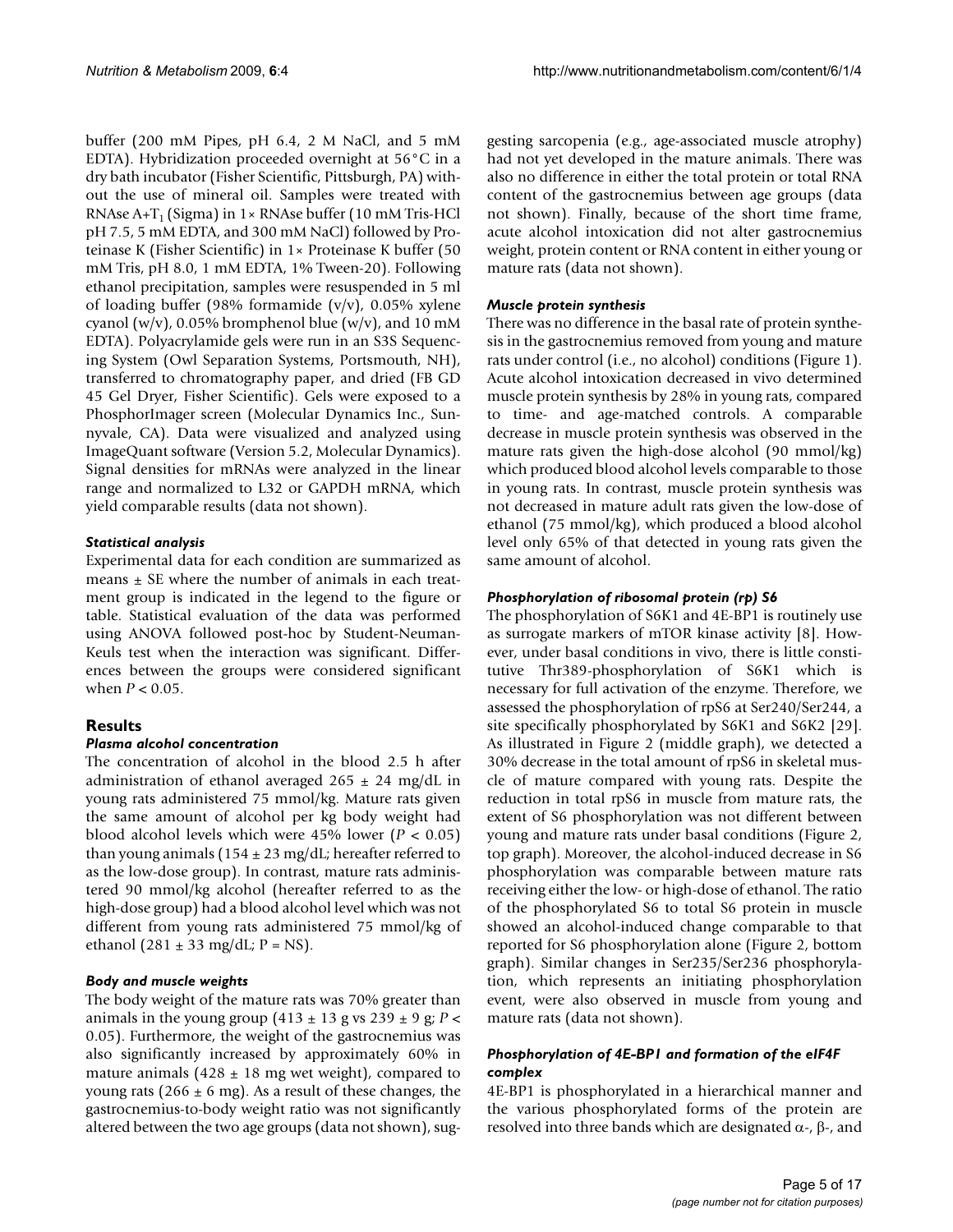

#### Figure 1

**Effect of acute alcohol intoxication on the** *in vivo* **rate of protein synthesis in skeletal muscle from young and mature rats**. Rats were injected intraperitoneally with either ethanol or saline (control) and protein synthesis in the fast-twitch gastrocnemius muscle was determined 2.5 h thereafter by incorporation of [3H]-phenylalanine (Phe) into protein. Two groups of mature rats were used in this study; rats in group 1 received the same amount of alcohol normalized to body weight as young rats (i.e., 75 mmol/kg), while rats in group 2 were injected with alcohol at a dose of 90 mmol/kg. The approximate blood alcohol concentration achieved in each of the three groups is presented at the bottom of the graph and the absolute values (means  $\pm$  SEM) are presented in the text. Values for protein synthesis are means ± SEM where the sample size was 10, 10, 6, 7, 9, and 9 for the six groups, respectively. Values with different letters are significantly different from each other, *P* < 0.05. Values which share a common letter are not statistically different.

γ [30]. In contrast to the hypo-phosphorylated α- and βisoforms, the  $\gamma$ -isoform is highly phosphorylated and does not bind eIF4E. There was no difference in either the total amount of 4E-BP1 (data not shown) or the amount of γ-phosphorylated 4E-BP1 in gastrocnemius of young and mature rats (Figure 3A). Acute alcohol intoxication reduced 4E-BP1 γ-phosphorylation by 60% in young rats. A comparable decrease was seen in mature rats administered the high-dose of alcohol, but not in mature animals given the low-dose of alcohol.

Western blot analysis of tissue homogenates showed no age- or alcohol-induced change in the amount of total eIF4E (Figure 3B). However, the function of eIF4E can also be controlled by its binding to a family of capdependent translational repressors, of which 4E-BP1 is the most prominent family member in skeletal muscle. Hyperphosphorylation of 4E-BP1 liberates it from eIF4E and allows binding of eIF4E with eIF4G and the stimulation of protein synthesis. There was no difference in the amount of the eIF4E·4EBP1 complex or the eIF4E·eIF4G complex in gastrocnemius between young and mature rats under basal conditions (Figure 3C and 3D). Acute alcohol intoxication resulted in a redistribution of eIF4E from the active to the inactive complex in young rats and mature rats given the high-dose of alcohol. In contrast, no such redistribution of eIF4E was detected in mature rats given the low-dose of alcohol. These alcohol-induced changes in the distribution of eIF4E were independent of a change in the eIF4E content in the immunoprecipitate (see representative blot, Figure 3C and 3D).

#### *eIF4G phosphorylation*

The interaction between eIF4E and eIF4G can also be regulated by the phosphorylation of eIF4G which is enhanced by mitogens and decreased by the mTOR inhibitor rapaymcin [31]. The total amount of eIF4G in the muscle homogenate was reduced approximately 30% in mature rats, compared to young adult animals, but there was no alcohol effect on total eIF4G (Figure 4, middle graph). In contrast, the relative amount of constitutive eIF4G Ser1108-phosphorylation was similar in young and mature rats, but acute alcohol intoxication decreased eIF4G phosphorylation 45–50% in all groups regardless of age or the alcohol dose administered (Figure 4 top graph). As a result of these changes, the ratio of phosphorylated to total eIF4G was increased under basal conditions in mature rats compared to young animals, but alcohol administration decreased the ratio in both groups regardless of animal age (Figure 4, bottom graph).

#### *mTOR complex 1*

As a result of its predominant role in regulating mTOR activity, the amount of the mTOR complex 1 (mTORC1) was determined. The mTORC1 is composed of at least four proteins, including mTOR, raptor, GβL, and PRAS40 [32]. Western blot analysis of whole muscle homogenate did not demonstrate a significant age- or alcohol-induced change for total mTOR, raptor, GβL or PRAS40 (data not shown). However, in muscle from either alcohol-treated young rats or mature rats given the high-dose of alcohol, the association of mTOR with immunoprecipitated raptor was increased approximately 35% (Figure 5). Such a change in mTOR·raptor binding was not seen in muscle of mature rats given the lower dose of alcohol. In contrast,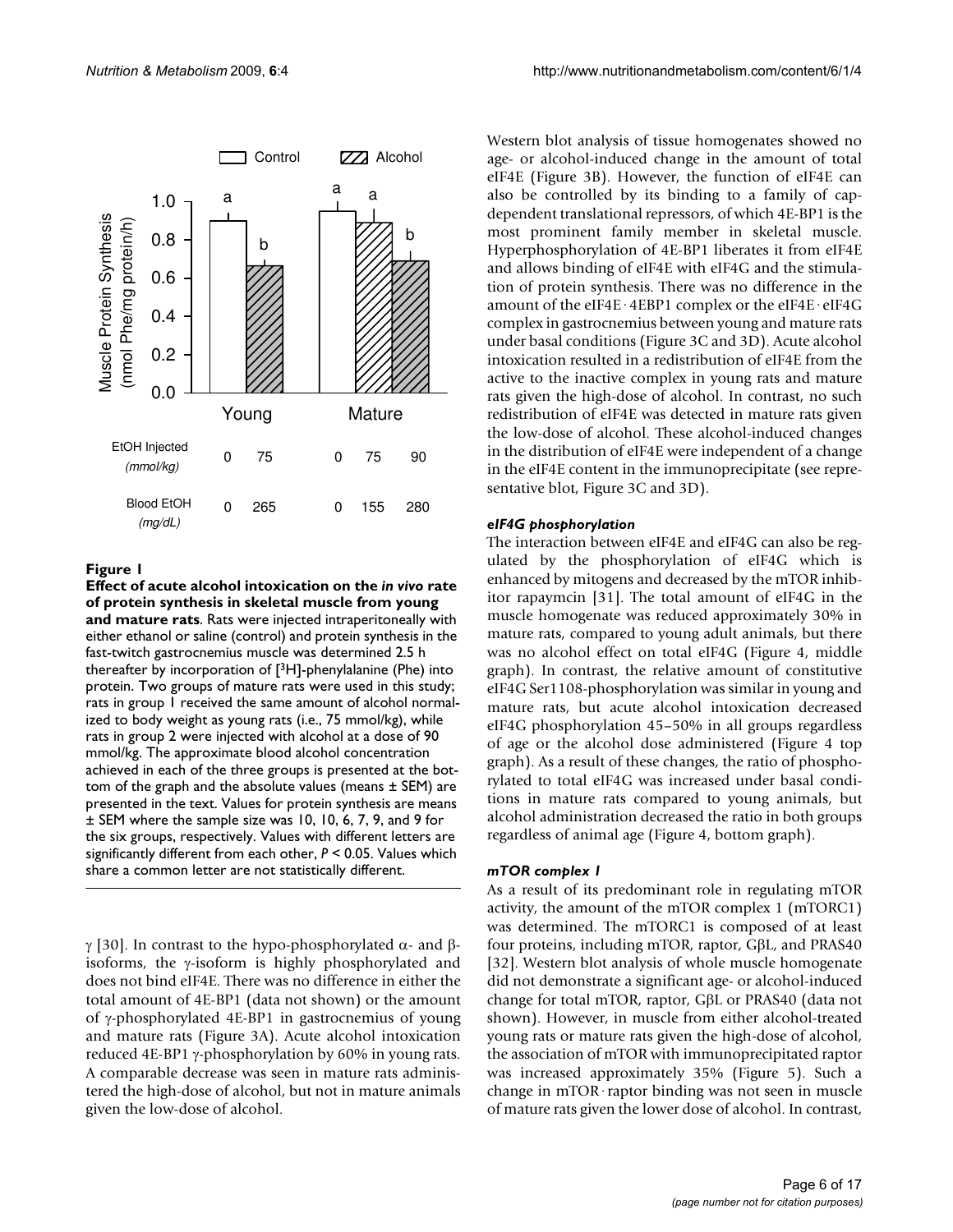

**Effect of acute alcohol intoxication on the total amount and phosphorylation of ribosomal protein S6 in skeletal muscle from young and mature rats**. Groups are the same as described in Figure 1. Gastrocnemius was collected 2.5 h after administration of alcohol or saline (control). *Insert at top:* representative Western blots of Ser240/Ser244-phosphorylated (P) S6 and total S6 protein in muscle. *Top and middle graphs:* densitometric analysis of immunoblots of Ser240/244-phosphorylated S6 and total S6, respectively. *Bottom graph*: ratio of phosphorylated (P) to total S6 protein in muscle. Values (means ± SEM) are expressed relative to the young saline-treated control group. Sample size was 10, 10, 6, 7, 9, and 9 for the six groups, respectively. Values with different letters are significantly different from each other, *P* < 0.05. Values which share a common letter are not statistically different.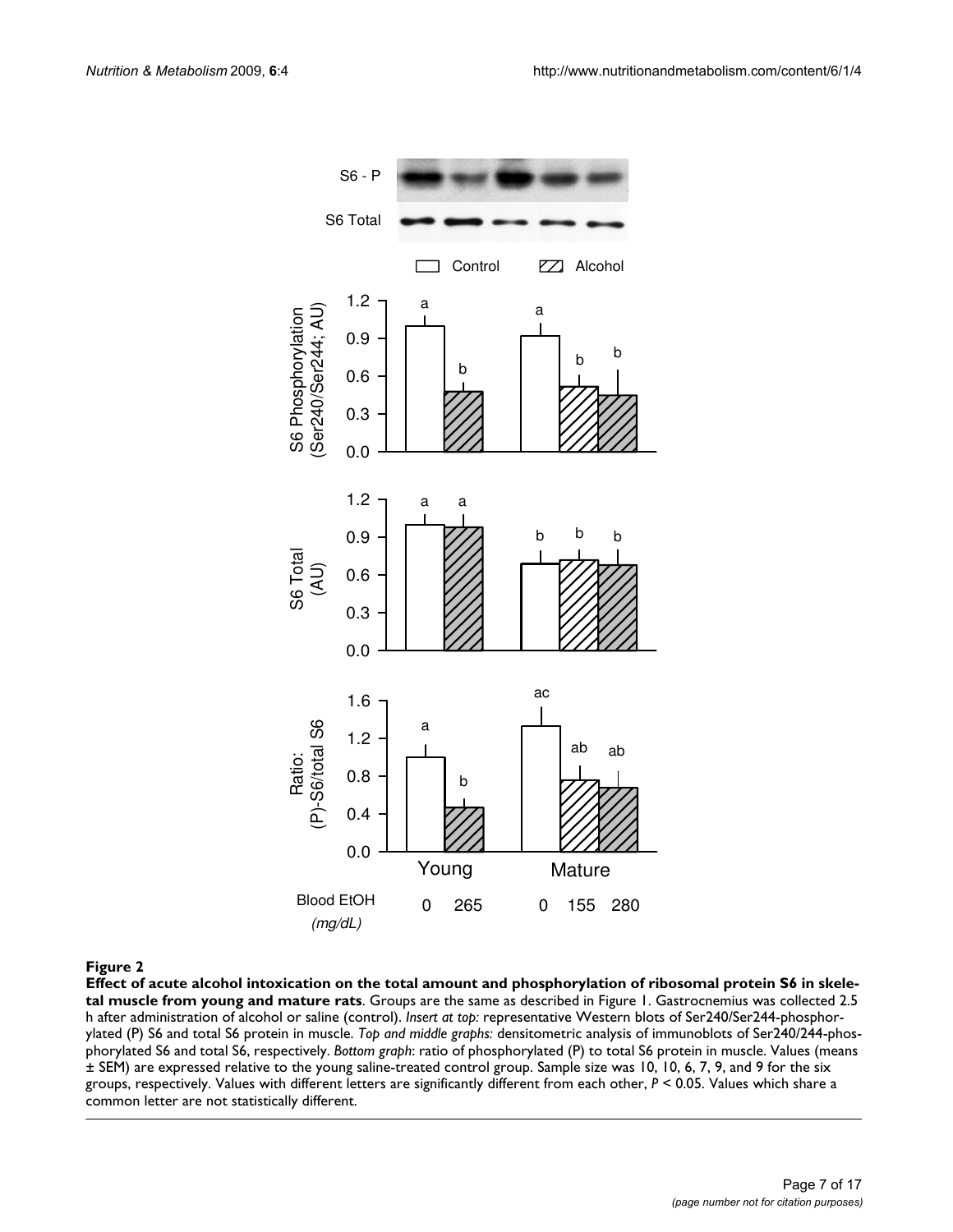

#### Effect of acute alcohol intoxication on 4E cle from young and mature rats **Figure 3** -BP1 phosphorylation and the formation of the active eIF4F complex in skeletal mus-

**Effect of acute alcohol intoxication on 4E-BP1 phosphorylation and the formation of the active eIF4F complex in skeletal muscle from young and mature rats**. Groups are the same as described in Figure 1. Gastrocnemius was collected 2.5 h after administration of alcohol or saline (control). *Insert above each graph:* representative Western blots. *Panels A and B:* densitometric analysis of immunoblots of γ-phosphorylated 4E-BP1 and total eIF4E in muscle homogenate, respectively, Panels C and D: eIF4E was immunoprecipitated (IP) and the amount of 4EBP1 and eIF4G bound to eIF4E was assessed by immunoblotting (IB). There was no age- or alcohol-induced change in total eIF4E in the immunoprecipitate (data not shown). In panel C, the α- and β-isoforms of 4E-BP1 are indicated. Values (means  $\pm$  SEM) are expressed relative to the young salinetreated control group. Sample size was 10, 10, 6, 7, 9, and 9 for the six groups, respectively. Values with different letters are significantly different from each other, *P* < 0.05. Values which share a common letter are not statistically different.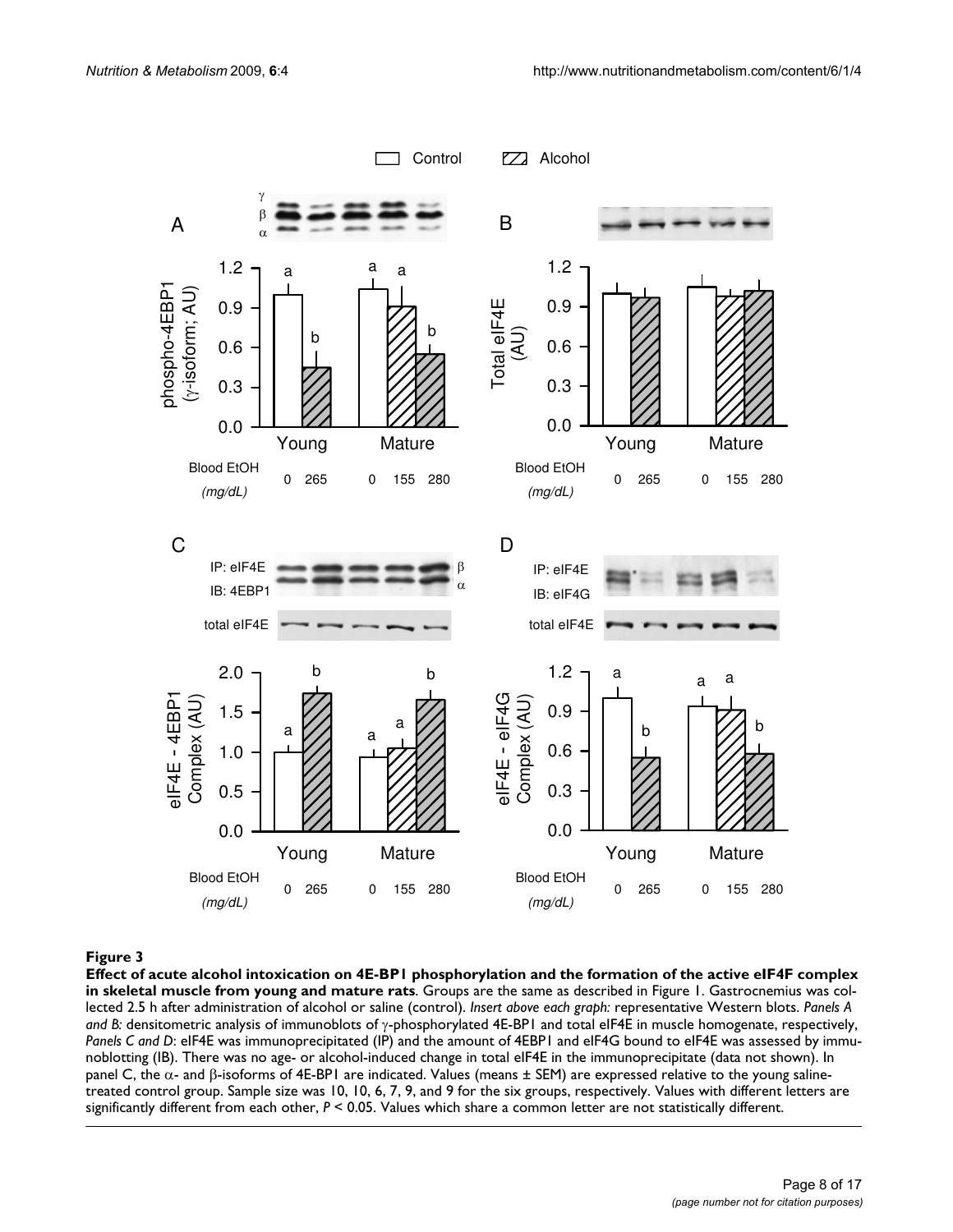

**Effect of acute alcohol intoxication on the total amount and phosphorylation of eIF4G in skeletal muscle from young and mature rats**. Groups are the same as described in Figure 1. Gastrocnemius was collected 2.5 h after administration of alcohol or saline (control). *Inset at top:* representative Western blots of phosphorylated and total eIF4G. *Top and middle graphs:* densitometric analysis of immunoblots of Ser1108-phosphorylated eIF4G and total eIF4G, respectively, in muscle. *Bottom graph:* ratio of phosphorylated (P) to total eIF4G in muscle. Values (means ± SEM) are expressed relative to the young saline-treated control group. Sample size was 10, 10, 6, 7, 9, and 9 for the six groups, respectively. Values with different letters are significantly different from each other, *P* < 0.05. Values which share a common letter are not statistically different.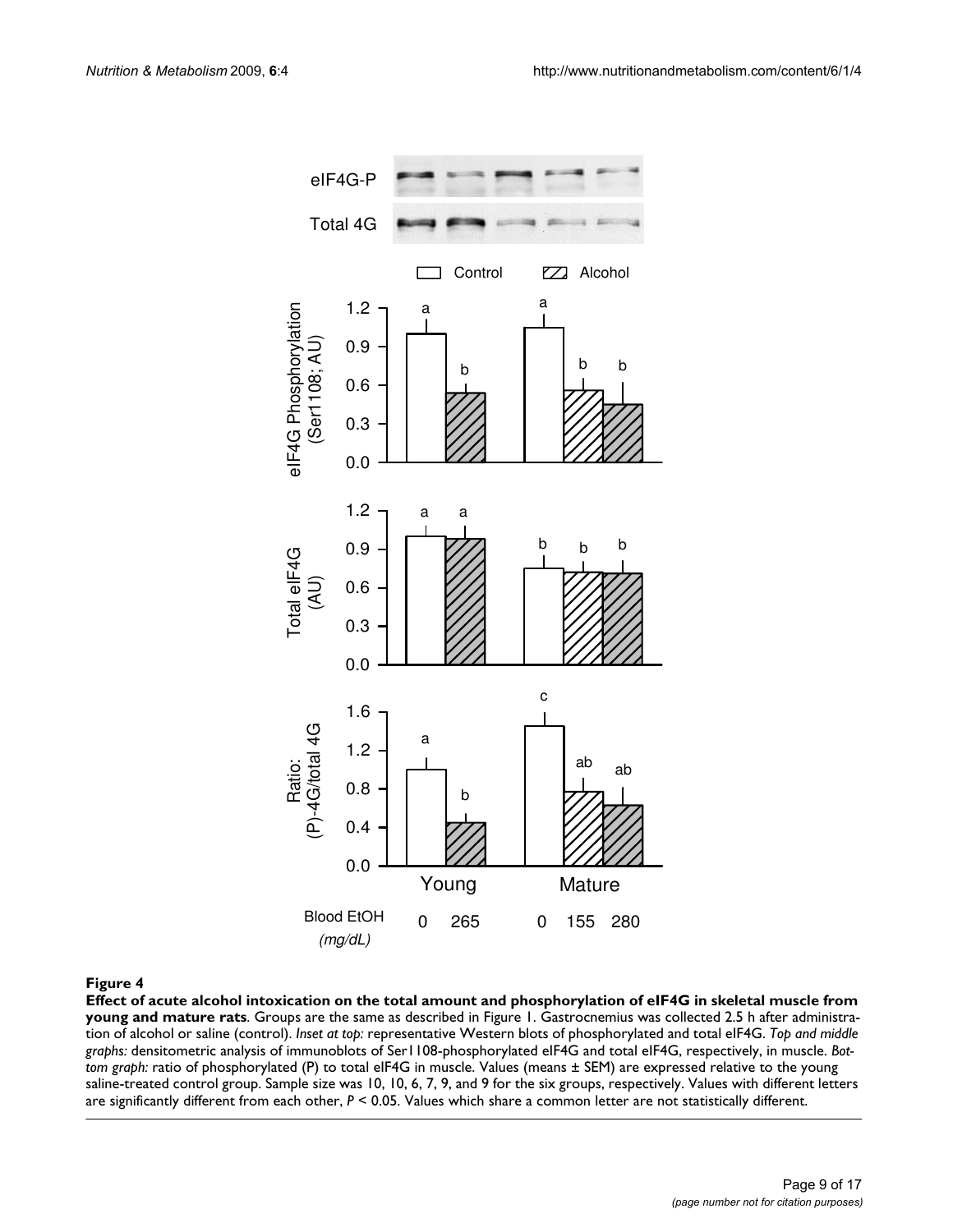

#### Figure 5

**Effect of acute alcohol intoxication on the binding of mTOR with raptor in skeletal muscle from young and mature rats**. Groups are the same as described in Figure 1. Gastrocnemius was collected 2.5 h after administration of alcohol or saline (control). *Inset at top:* raptor was immunoprecipitated (IP) and the amount of mTOR and raptor determined by immunoblotting (IB). *Bottom graph:* densitometric analysis of immunoblots of mTOR bound to immunoprecipitated raptor in muscle. There was no difference among the various groups for the amount of immunoprecipitated raptor (mean data not shown). Values (means ± SEM) are expressed relative to the young saline-treated control group. Sample size was 10, 10, 6, 7, 9, and 9 for the six groups, respectively. Values with different letters are significantly different from each other, *P* < 0.05. Values which share a common letter are not statistically different.

there was no age-or alcohol-induced change in the binding of GβL or PRAS40 to raptor (data not shown).

#### *TSC and AMPK*

mTOR activity is regulated at least in part by the phosphorylation of TSC2 and/or the dimerization of TSC2 with TSC1, which can be modulated independently by insulin and nutrients [33]. However, by Western blot analysis there was no significant age- or alcohol-induced change in either the total amount of TSC1 and TSC2, or the association of TSC1 with TSC2 (data not shown). Although activation of the energy sensor AMPK decreases protein

synthesis in muscle via a mTOR-dependent mechanism [34], we detected no age- or alcohol-induced change in either the total amount or Thr172-phosphorylated AMPK (data not shown).

#### *IGF system*

Adequate IGF-I is necessary for maintenance and accretion of lean body mass, and previous studies reported a strong correlation between muscle IGF-I and protein synthesis in response to chronic alcohol consumption and in other catabolic conditions [5,35]. Therefore, the IGF-I mRNA content of tissues (liver and muscle) and the IGF-I concentration in blood and muscle was determined. There was no age-dependent change in the IGF-I mRNA content of either liver or gastrocnemius under basal conditions (Figure 6A and 6B). Alcohol acutely decreased the hepatic IGF-I mRNA content in all groups of rats regardless of age or, for the old animals, the amount of alcohol administered (Figure 6A). In contrast, alcohol decreased IGF-I mRNA content in muscle only in young rats and mature animals given the high-dose of ethanol (Figure 6B). No such decrease in IGF-I mRNA was detected in muscle of the mature rats given the low-dose of alcohol.

While there was no age-dependent change in the plasma total IGF-I concentration under basal conditions, acute alcohol intoxication decreased plasma IGF-I to a similar extent (40–45%) in both young and mature rats given high-dose alcohol (Figure 6C). Mature rats given the lower dose of alcohol had a total IGF-I concentration intermediate between two other groups of mature rats. Finally, the concentration of free IGF-I, which is the biologically active form of the hormone, was assessed in skeletal muscle. Although there was no age-dependent change in the basal concentration of free IGF-I in muscle, the concentration of this anabolic hormone was markedly reduced in both young rats administered alcohol and in mature rats given the high-dose of ethanol (Figure 6D).

The hepatic mRNA content for the various IGFBPs provides a surrogate marker for their circulating concentration [36], which can influence the bioavailability and bioactivity of IGF-I [37]. The effect of acute alcohol intoxication on IGFBP mRNA expression in liver from young and old rats is presented in Table 2. The most striking change noted in the current study was related to IGFBP-1. In young rats, acute alcohol intoxication increased hepatic IGFBP-1 mRNA nearly 80%. While in mature rats given the high-dose of alcohol, IGFBP-1 mRNA expression was increased even further. Such an alcohol-induced stimulation of IGFBP-1 was not seen in mature rats administered the lower dose of alcohol. There was no significant age- or alcohol-induced effect on IGFBP-3 or IGFBP-4 mRNA content in liver. In contrast, under basal conditions IGFBP-2 mRNA was reduced by approximately 50% in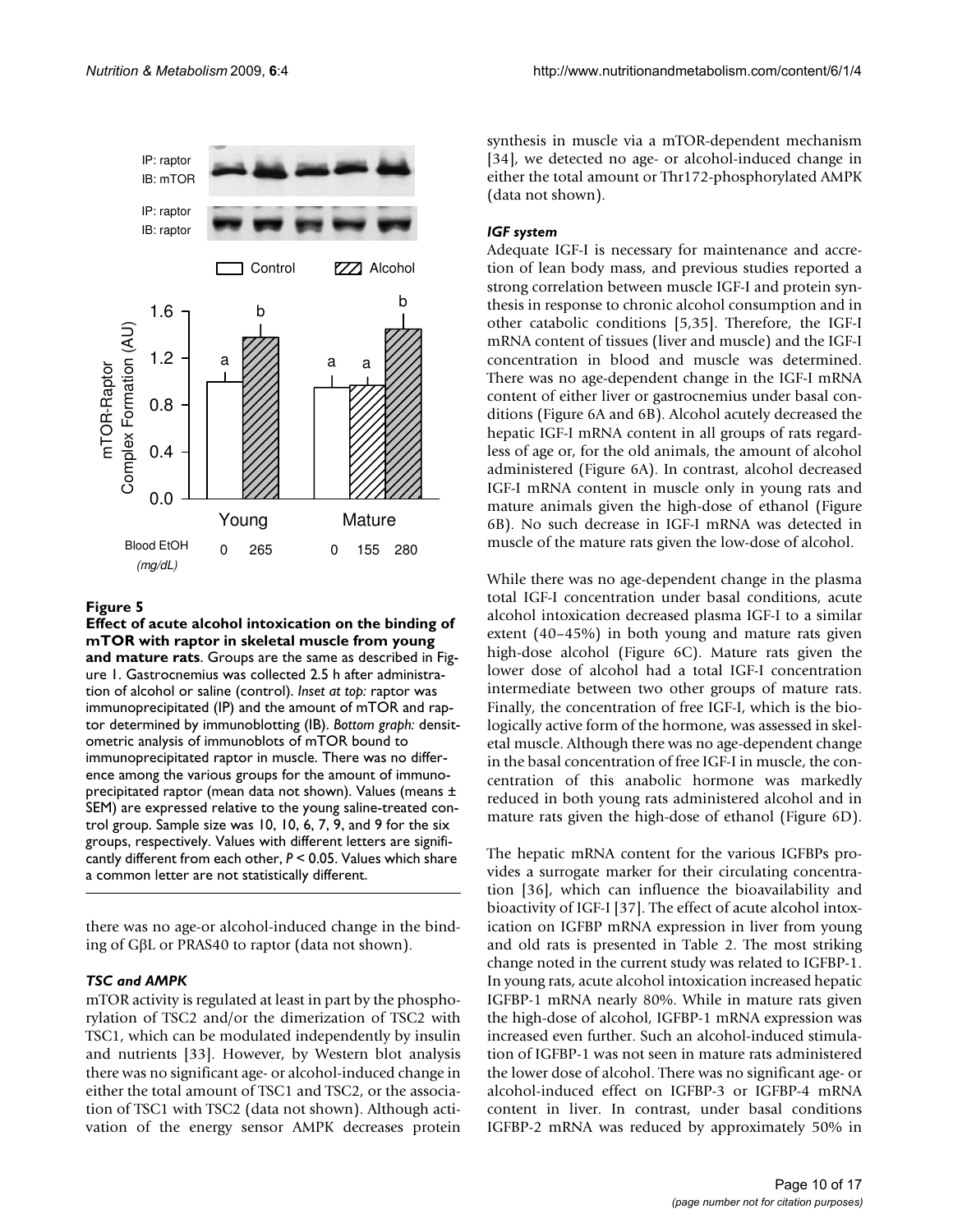

#### **Figure 6** Effect of acute alcohol into xication on IGF-I concentration and mature rats in young and mature rats in young and mature rats in young and mature rats in young and mature rats in young and mature rats in young

**Effect of acute alcohol intoxication on IGF-I concentration and mRNA content in young and mature rats**. *Inset:*  representative autoradiographs from a nuclease protection assay (RPA) for IGF-I in liver and gastrocnemius. *Graphs A and B:*  densitometric analysis of RPAs performed on liver and muscle, respectively. *Graphs C and D:* plasma and muscle IGF-I peptide concentrations were determined by RIA. Groups are the same as described in Figure 1. Values (means ± SEM) where the sample size was 10, 10, 6, 7, 9, and 9 for the six groups, respectively. Values with different letters are significantly different from each other, *P* < 0.05. Values which share a common letter are not statistically different.

mature rats, compared to young animals. Furthermore, alcohol decreased IGFBP-2 mRNA in young rats, while no such alcohol-induced decrease in IGFBP-2 was detected in mature animals. The large majority of circulating IGF-I is carried in a ternary complex consisting of IGF-I, IGFBP-3 and the acid labile subunit (ALS). Again, under basal con-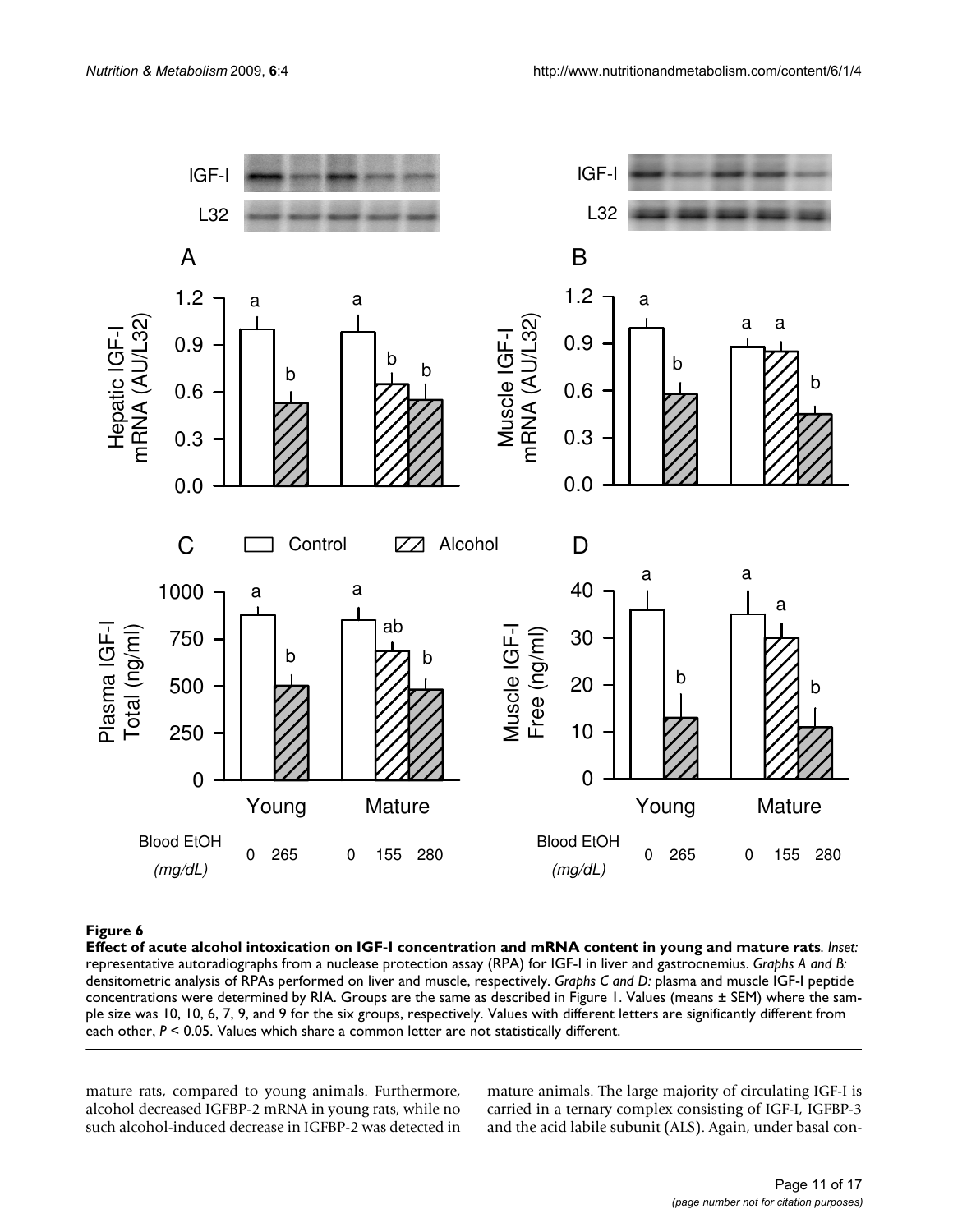|                 | Young                        |                              | Mature – Low Dose EtOH*      |                              | Mature - High Dose EtOH      |                              |
|-----------------|------------------------------|------------------------------|------------------------------|------------------------------|------------------------------|------------------------------|
|                 | Control                      | Alcohol                      | Control                      | Alcohol                      | Control                      | Alcohol                      |
| IGFBP-1, AU/L32 | $1.00 \pm 0.08$ <sup>a</sup> | $1.78 \pm 0.22$              | $0.91 \pm 0.17$ <sup>a</sup> | $1.21 \pm 0.19^a$            | $0.94 \pm 0.09^{\circ}$      | $2.68 \pm 0.26$ c            |
| IGFBP-2, AU/L32 | $1.00 \pm 0.08$ <sup>a</sup> | $0.64 \pm 0.05^{\circ}$      | $0.45 \pm 0.08$              | $0.52 \pm 0.05$ <sup>b</sup> | $0.47 \pm 0.06$ <sup>b</sup> | $0.49 \pm 0.09$ <sup>b</sup> |
| IGFBP-3, AU/L32 | $1.00 \pm 0.11$              | $1.05 \pm 0.15$              | $0.87 \pm 0.11$              | $0.79 + 0.09$                | $0.84 \pm 0.08$              | $0.78 \pm 0.14$              |
| IGFBP-4, AU/L32 | $1.00 \pm 0.07$              | $1.18 \pm 0.12$              | $0.90 \pm 0.08$              | $0.97 \pm 0.07$              | $0.89 \pm 0.11$              | $0.95 \pm 0.09$              |
| ALS. AU/L32     | $1.00 \pm 0.09^{\circ}$      | $0.68 \pm 0.07$ <sup>b</sup> | $1.11 \pm 0.11a$             | $1.01 \pm 0.11a$             | $1.08 \pm 0.09^{\circ}$      | $0.61 \pm 0.07$ <sup>b</sup> |

| Table 2: Effect of acute alcohol intoxication on liver IGFBP mRNA content in young and mature adult male F344 rats |  |
|--------------------------------------------------------------------------------------------------------------------|--|
|--------------------------------------------------------------------------------------------------------------------|--|

Values are means ± SEM where the sample size was 10, 10, 6, 7, 9, and 9 for the six groups, respectively. \*Mature rats were administered either "low" dose alcohol (75 mmol/kg) or "high" dose alcohol (90 mmol/kg); young rats were injected with 75 mmol/kg. Abundance of IGFBP-5 was below the detection limit for liver in all animals and data are not reported. Values with different letters for a particular hormone are significantly different from each other, *P* < 0.05. Values with the same letter are not significantly different.

ditions there was no age-dependent change in hepatic ALS mRNA, but alcohol decreased ALS expression in young rats and mature animals given high-dose ethanol.

We also quantitated the mRNA content of IGFBPs in skeletal muscle because changes in these proteins can affect the bioavailability of IGF-I in this tissue and thereby indirectly modulate protein synthesis [38,39]. IGFBP-1, IGFBP-2, and ALS mRNA were not reliably detected by RPA in skeletal muscle (data not shown). IGFBP-3 and IGFBP-4 showed no age- or alcohol-induced changes in muscle (Table 3). In contrast, IGFBP-5 mRNA content was decreased in young rats by alcohol. Mature rats also showed an alcohol-induced decrease muscle IGFBP-5 mRNA in response to high-dose but not low-dose alcohol.

#### *Plasma hormone and substrate concentrations*

Alterations in the milieu of other hormones can also regulate muscle protein synthesis and were quantitated in an attempt to include or exclude potential mediators (Table 4). In this regard, the basal plasma insulin concentration was elevated approximately 2-fold in both groups of mature rats compared to values in young adult rats. However, the plasma glucose concentration was not statistically altered in young versus mature rats under basal conditions. As a result, under basal conditions the mature rats were determined to be insulin resistant as evidenced by the increased HOMA. Alcohol tended to decrease the insulin concentration in all groups, but these changes failed to achieve statistical significance. In contrast, acute alcohol intoxication produced a significant hyperglycemic effect in young rats as well as in mature rats given highdose of alcohol. Therefore, while alcohol tended to increase HOMA in all three experimental groups, these changes failed to achieve statistical significance. Hence, the two doses of alcohol administered to the mature rats did not appear to differentially affect insulin sensitivity. Sex hormones may also influence protein balance. Our data indicate there was no age-dependent effect on the basal plasma testosterone concentration and that alcohol acutely decreased testosterone in all three groups to a comparable extent. Furthermore, we detected no consistent age- or alcohol-induced change in the estradiol concentration among the various treatment groups. Finally, the plasma concentrations of the three branched-chain amino acids were determined because these amino acids are primarily responsible for acutely regulating muscle protein synthesis [40]. There was no difference in the basal concentration of leucine, isoleucine or valine between young and mature rats. However, acute alcohol intoxication did significantly increase the leucine concentration in young and mature rats given the high dose of alcohol (44% and 48%, respectively). No such alcoholinduced increase was observed in mature rats given the low dose of alcohol. Similarly, alcohol tended to increase the plasma concentrations of both isoleucine and valine in young and mature rats given high dose alcohol, but the change failed to achieve statistical significance.

#### **Table 3: Effect of acute alcohol intoxication on muscle IGFBP mRNA content in young and mature adult male F344 rats**

|                 | Young                   |                              | Mature - Low Dose EtOH*      |                               | Mature – High Dose EtOH      |                              |
|-----------------|-------------------------|------------------------------|------------------------------|-------------------------------|------------------------------|------------------------------|
|                 | Control                 | Alcohol                      | Control                      | Alcohol                       | Control                      | Alcohol                      |
| IGFBP-3, AU/L32 | $0.00 \pm 0.08$         | $0.87 \pm 0.11$              | $0.81 \pm 0.12$              | $0.83 \pm 0.11$               | $0.79 \pm 0.11$              | $0.77 \pm 0.15$              |
| IGFBP-4, AU/L32 | $1.00 \pm 0.12$         | $0.95 \pm 0.12$              | $1.24 \pm 0.21$              | $1.18 \pm 0.19$               | $1.14 \pm 0.12$              | $1.13 \pm 0.14$              |
| IGFBP-5, AU/L32 | $1.00 \pm 0.06^{\circ}$ | $0.66 \pm 0.06$ <sup>b</sup> | $0.84 \pm 0.07$ <sup>a</sup> | $0.85 \pm 0.06$ <sup>ab</sup> | $0.89 \pm 0.08$ <sup>a</sup> | $0.49 \pm 0.07$ <sup>b</sup> |

Values are means ± SEM where the sample size was 10, 10, 6, 7, 9, and 9 for the six groups, respectively. \*Mature rats were administered either "low" dose alcohol (75 mmol/kg) or "high" dose alcohol (90 mmol/kg); young rats were injected with 75 mmol/kg. The abundance of IGFBP-1, BP-2 and ALS was below the detection limit in muscle for all rats and data are not reported. Values with different letters for a particular hormone are significantly different from each other, *P* < 0.05. Values with the same letter are not significantly different.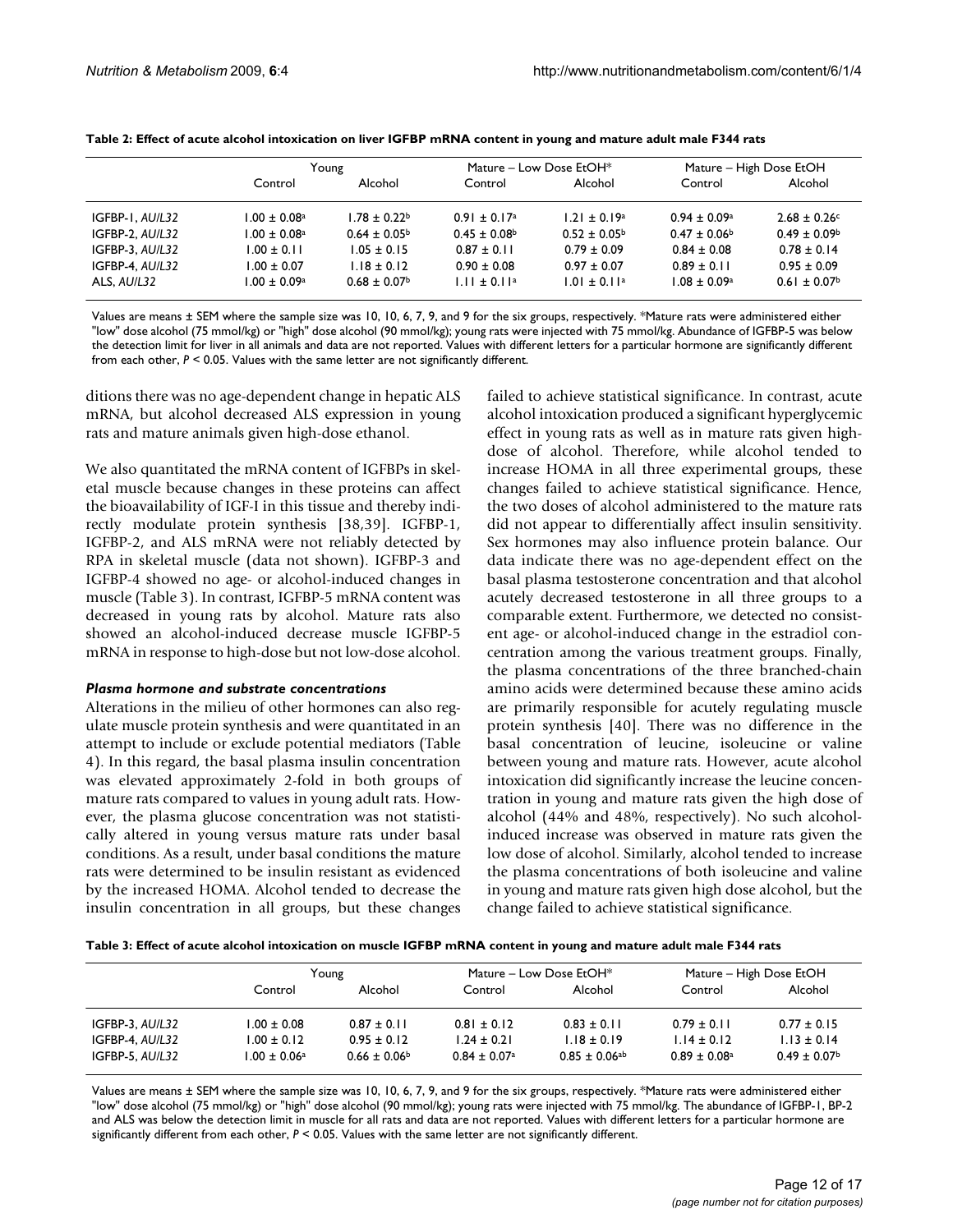|                     | Young                      |                             | Mature - Low Dose EtOH*    |                       | Mature - High Dose EtOH    |                              |
|---------------------|----------------------------|-----------------------------|----------------------------|-----------------------|----------------------------|------------------------------|
|                     | Control                    | Alcohol                     | Control                    | Alcohol               | Control                    | Alcohol                      |
| Insulin, ng/ml      | $1.09 \pm .09^{\circ}$     | $0.84 \pm .13$ <sup>a</sup> | $2.13 \pm .25^{\circ}$     | $2.03 \pm .21^{b}$    | $2.12 \pm .33^{b}$         | $2.09 \pm .24$ <sup>b</sup>  |
| Testosterone, ng/ml | $2.8 \pm 0.2$ <sup>a</sup> | $1.6 \pm 0.2^b$             | $2.7 \pm 0.2$ <sup>a</sup> | $1.3 \pm 0.2^b$       | $2.5 \pm 0.3$ <sup>a</sup> | $1.5 \pm 0.3^b$              |
| Estradiol, pg/ml    | $2.7 \pm 0.5$              | $2.1 \pm 0.5$               | $3.5 \pm 0.4$              | $2.9 \pm 0.4$         | $3.6 \pm 1.2$              | $2.7 \pm 0.4$                |
| Glucose, mmol/L     | $7.0 \pm 0.5^{\circ}$      | $11.2 \pm 1.1$              | $8.4 \pm 0.5^{\circ}$      | $8.7 \pm 0.4^{\circ}$ | $8.5 \pm 0.5^{\circ}$      | $10.8 \pm 0.8$ <sup>ab</sup> |
| <b>HOMA</b>         | $8.3 \pm 0.8^{\rm a}$      | $10.3 \pm 1.3^a$            | $19.6 \pm 3.3^b$           | $21.6 \pm 3.1^{b}$    | $19.6 \pm 3.4^{\circ}$     | $23.7 \pm 4.3^b$             |
| Leucine, umol/L     | $95 \pm 6^{\circ}$         | $137 \pm 11^{b}$            | $97 \pm 4^{\circ}$         | $107 \pm 10^a$        | $95 \pm 6^{\circ}$         | $141 \pm 12^{b}$             |
| Isoleucine, µmol/L  | $81 \pm 10$                | $104 \pm 11$                | $85 \pm 7$                 | $91 \pm 11$           | $86 \pm 8$                 | $116 \pm 9$                  |
| Valine, umol/L      | $138 \pm 12$               | $166 \pm 21$                | $127 \pm 15$               | $134 \pm 12$          | $133 \pm 14$               | $155 \pm 12$                 |

**Table 4: Effect of acute alcohol intoxication on plasma hormone and metabolic substrate concentrations in young and mature adult male F344 rats**

Values are means ± SEM where the sample size was 10, 10, 6, 7, 9, and 9 for the six groups, respectively. \*Mature rats were administered either "low" dose alcohol (75 mmol/kg) or "high" dose alcohol (90 mmol/kg); young rats were injected with 75 mmol/kg. Blood was obtained from overnight fasted rats immediately prior to determination of muscle protein synthesis (e.g., time 0). Glucose and insulin concentrations were determined at time 0 and 10 min after injection of phenylalanine, and values averaged because there was no statistical difference between time points (data not shown). Values with different letters for a particular hormone are significantly different from each other, *P* < 0.05. Values with the same letter are not significantly different. HOMA = homeostasis model assessment for insulin resistance which is calculated as reported by Matthews et al [25].

#### **Discussion**

Results from the present study indicate muscle protein synthesis in young adult and mature F344 rats is equally sensitive to the suppressive effect of acute alcohol intoxication. However, this effect was only equivalent when the amount of alcohol administered to mature rats was increased in order to produce a blood alcohol level comparable to that seen in young rats. Under conditions where the young and mature rats were administered the same amount of alcohol (75 mmol/kg), the blood alcohol concentration was 40% lower in the mature rats. The lower concentration of alcohol in the older mature rats is consistent with previous in vivo studies in Fischer 344 rats which reported an increased ethanol elimination in animals naive to alcohol [41,42]. Therefore, the alcoholinduced decrease in muscle protein synthesis produced by acute intoxication is not limited to rapidly growing animals as long as comparisons between different aged rats are matched to the prevailing blood alcohol level and not the dose of alcohol administered.

The mature rats used in the present study should not be categorized as "aged" animals. We purposefully avoided the use of aged rats (e.g.,  $> 18$  months of age) because of the potential for sacropenia and increased susceptibility to alcohol toxicity [42]. In this regard, the muscle weightto-body weight ratios and the rates of muscle protein synthesis were not different between young and mature rats in our study. Hence, these data suggest that overt sacropenia had not yet developed in mature rats and that muscle protein synthesis, at least after an overnight fast, is relatively unchanged. These data are internally consistent with the amount and phosphorylation (i.e., activation) of several protein factors known to regulate mRNA translation. For example, there was no difference in either the total amount or phosphorylation state for 4E-BP1 and the amount of the active eIF4E·eIF4G complex in muscle from young and mature rats under basal fasted conditions. While we did detect a reduction in the total amount of both rpS6 and eIF4G between young and mature rats, the amount of these proteins phosphorylated remained unchanged (e.g. S6) or was even increased (e.g., eIF4G) in young rats compared with mature animals.

As indicated above, the rate of protein synthesis in gastrocnemius was similarly reduced in young and mature rats when the prevailing blood alcohol level was matched. Because the RNA content in muscle was not altered by alcohol, this decreased muscle protein synthesis indicates a concomitant reduction in translational efficiency. Furthermore, the differential effect of the two doses of alcohol in mature rats permits the exclusion of potential underlying mechanisms for the reduction in protein synthesis. For example, mature rats which received either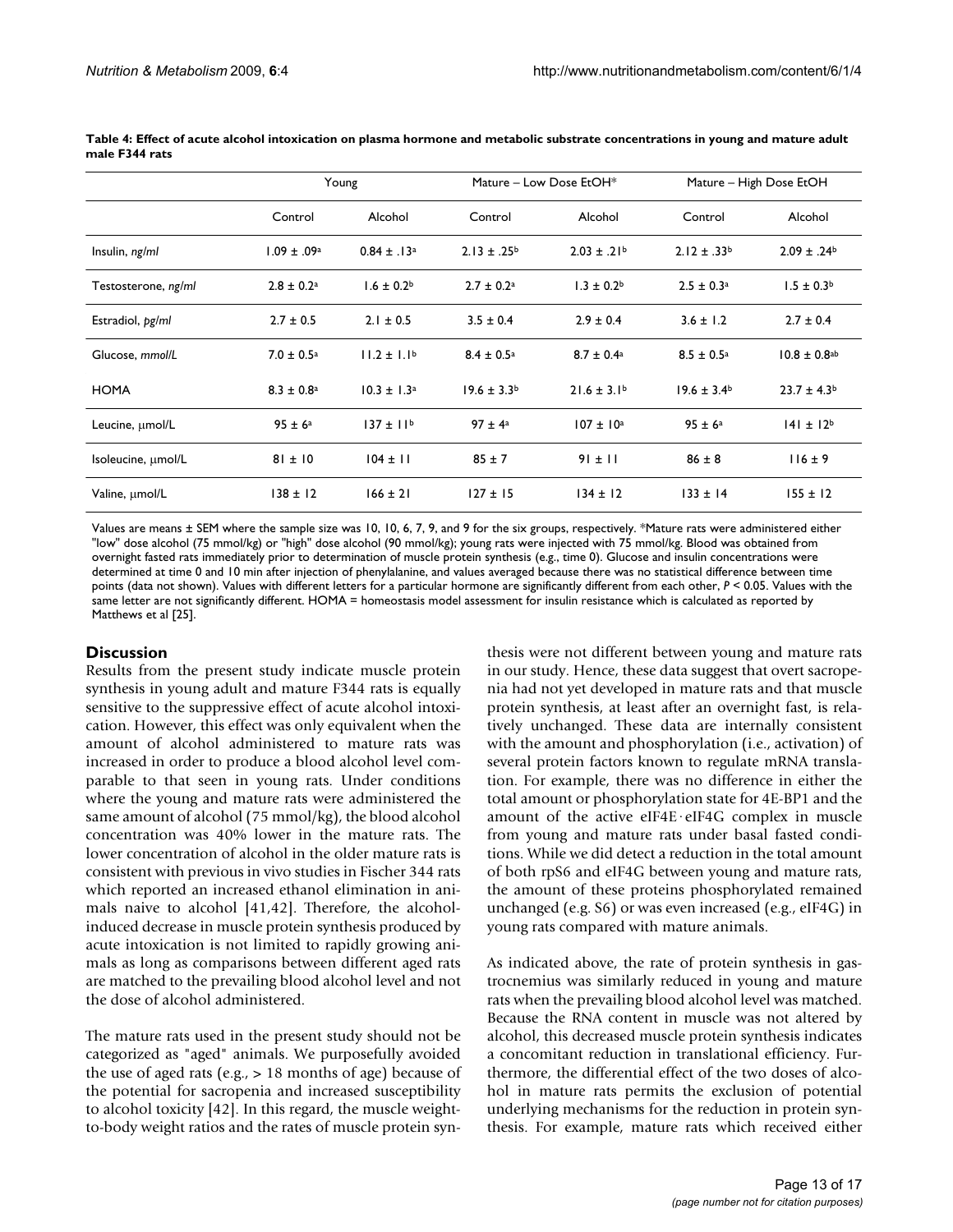dose of alcohol had a similar decrease in both the phosphorylation of rpS6 and eIF4G. As muscle protein synthesis per se was only reduced in the high-dose alcohol group, this suggests an alcohol-induced change in the activity of S6K1 (the upstream kinase responsible for rpS6) is an unlikely mediator of this catabolic effect. In contrast, the differential effect of low- and high-dose alcohol on protein synthesis was closely paralleled by the decreased phosphorylation of 4E-BP1 as well as the increased formation of the inactive eIF4E·4EBP1 complex and decreased amount of the eIF4E·eIF4G complex. This alcohol-induced decrease in the binding of eIF4E with eIF4G and the subsequent reduction in the functional eIF4F complex would be expected to limit protein synthesis at the step involving binding of mRNA to the 43S preinitiation complex [8]. A schematic representation of the effect of alcohol on mTOR-mediated signal transduction is presented in Figure 7.

Our data clearly demonstrate acute alcohol intoxication increases the association of mTOR bound to raptor. These findings are consistent with data from other in vitro studies using myocytes where a reduction in protein synthesis produced by amino acid or leucine deprivation was associated with an increase in mTOR·raptor formation [34]. Collectively, these data are supportive of alcohol impairing mTOR kinase activity by promoting a "closed conformation" which has been proposed to render it less active [43]. This alcohol-induced change in mTOR $\cdot$  raptor also appears to be mediated by a mechanism which is AMPKand TSC-independent, although TSC activity per se still needs to be directly assessed in response to alcohol. The mTORC1 complex also binds PRAS40 and GβL via its interaction with raptor [44,45]; however, there was no detectable change in the total amount or the binding of these two substrates to raptor in response to alcohol. Finally, a decrease in the intracellular leucine concentration might also contribute to the increased mTOR· raptor association, although this possibility seems less likely because the plasma concentration of leucine was elevated in alcohol-treated rats compared to control animals and alcohol does not increase muscle protein degradation [46].

The prevailing circulating concentration of various hormones or the ability of tissues to respond to these agents can markedly influence muscle protein synthesis. In this regard, our studies provide evidence supporting the importance or lack there of for several hormones. For example, testosterone is a potent anabolic agent capable of increasing protein synthesis and the accretion of lean body mass [47]. However, because alcohol decreased testosterone to the same extent in all three groups, it seems unlikely that a differential regulation of this anabolic hormone is solely responsible for the alcohol-induced

decrease in muscle protein synthesis. Similarly, there was no significant alcohol effect on plasma estradiol in any of the three groups, functionally excluding changes in this hormone as a mediator for the decrease in protein synthesis. Changes in the prevailing plasma concentration of insulin can lead to proportional changes in muscle protein synthesis [48]. However, acute alcohol intoxication did not significantly decrease the circulating insulin concentration in any group. Moreover, we calculated an index of insulin resistance (e.g., HOMA) and found that although the mature rats as a group were insulin resistant compare to young animals, there was no difference between mature rats that received either the low- or highdose of ethanol. Collectively, these data argue against a change in either insulin concentration and/or insulin action as a causative mechanism for the alcohol-induced decrease in muscle protein synthesis. Finally, there was no difference in the plasma concentrations for the three branched-chain amino acids – leucine, isoleucine and valine – between young and mature rats under basal control conditions. Moreover, acute alcohol intoxication produced a comparable increase in the plasma leucine concentration between young rats and mature animals given the high dose of alcohol, and a similar trend was observed for isoleucine and valine. In addition, acute alcohol intoxication does not appear to alter the plasma concentration of total amino acids [24]. Overall, although these data suggest that an acute reduction in the circulating concentration of amino acids in general and branched-chain amino acids in particular is not responsible for the alcohol-induced decrease in muscle protein synthesis, we cannot exclude the possibility that alcohol impairs translation by decreasing the intracellular leucine concentration.

In contrast, although we cannot exclude the possibility that circulating IGF-I mediates the reduction in muscle protein synthesis in response to alcohol, our data demonstrate a close association between the content of IGF-I mRNA and IGF-I protein in muscle and changes in protein synthesis within the same muscle. This is the first report of the concentration of free bioavailable IGF-I in muscle in response to acute alcohol intoxication. The alcoholinduced decrease in free IGF-I within muscle is likely the result of a reduction in the synthesis of IGF-I by muscle as well as the suspected rise in the plasma concentration of IGFBP-1 which is known to sequester free IGF-I. Moreover, elevations in circulating IGFBP-1 have been shown to decrease muscle protein synthesis under both in vivo and in vitro conditions [39]. Although plasma IGFBP-1 concentrations were not directly assessed in the current study, hepatic IGFBP-1 mRNA content is a reliable surrogate marker for this particular binding protein. Finally, alcohol-induced changes in IGFBP-5 mRNA content in skeletal muscle were also directly proportional to changes in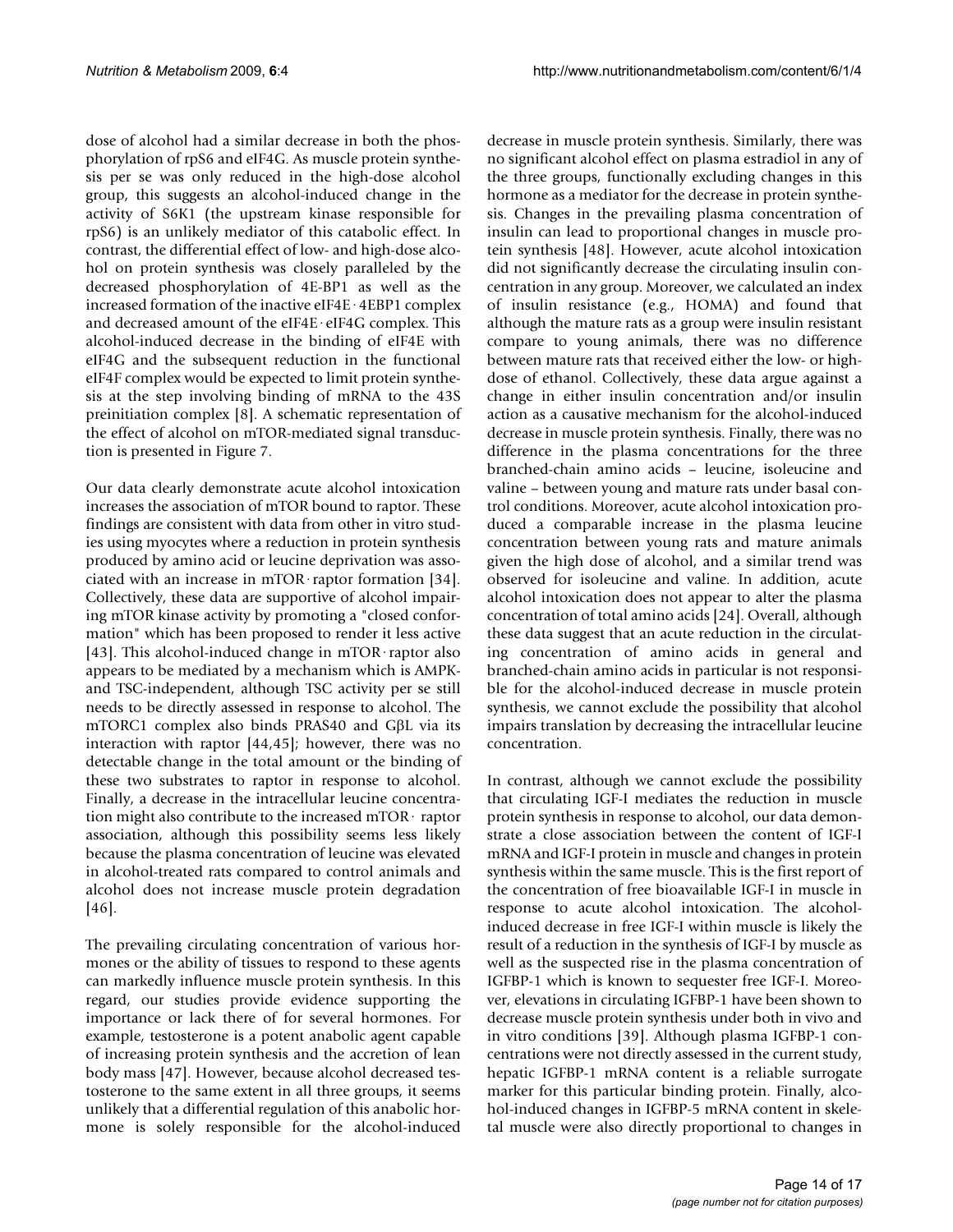

#### $$

**Schematic of possible site for alcohol-induced inhibition of muscle protein synthesis**. This paradigm illustrates the central role served by mTOR (mammalian target of rapamycin) at integrating the independent anabolic signals generated by IGF (insulin-like growth factor-I and the amino acid leucine. mTOR is present in a multimeric protein complex termed mTORC1 which consists of itself, raptor, PRAS40 (proline-rich Akt substrate) and GβL (G protein β-subunit-like protein/mLST8). In addition, a second protein complex exists (mTORC2) consisting of mTOR, GβL, rictor, and mSin1 (mammalian stress-activated protein kinase-interacting protein) and this complex is not shown because it does not appear to directly modulate protein synthesis. mTORC1 has kinase activity which phosphorylates both S6K (ribosomal protein S6 kinase)-1 and 4E-BP1 [eukarytoic initiation factor (eIF) 4E-binding protein-1]. The phosphorylation of 4E-BP1 results in the redistribution of eIF4E from an inactive eIF4E-4EBP1 complex to the active eIF4E-eIF4G complex which, along with other proteins, forms the functional eIF4F complex and stimulates mRNA translation. Present data indicates acute alcohol intoxication increases the association of mTOR and raptor suggesting a "closed" inhibitory confirmation which is consistent with the alcohol-induced decrease in 4E-BP1 and S6K1 phosphorylation. Other reports [6] indicate alcohol does not alter phosphorylation of the IGF-I receptor or protein kinase B (PKB; aka Akt), or the formation of the tuberous sclerosis complex (TSC)-1/TSC-2. Although several possible mechanisms have been reported [51,52], the signal transduction pathway used by leucine to stimulate protein synthesis in skeletal muscle is poorly defined but is independent of PKB activation. Solid lines with arrow heads represent stimulation, whereas lines terminating in a perpendicular line represent inhibition. Numerous proteins and cofactors have been omitted from the diagram to simplify and improve clarity.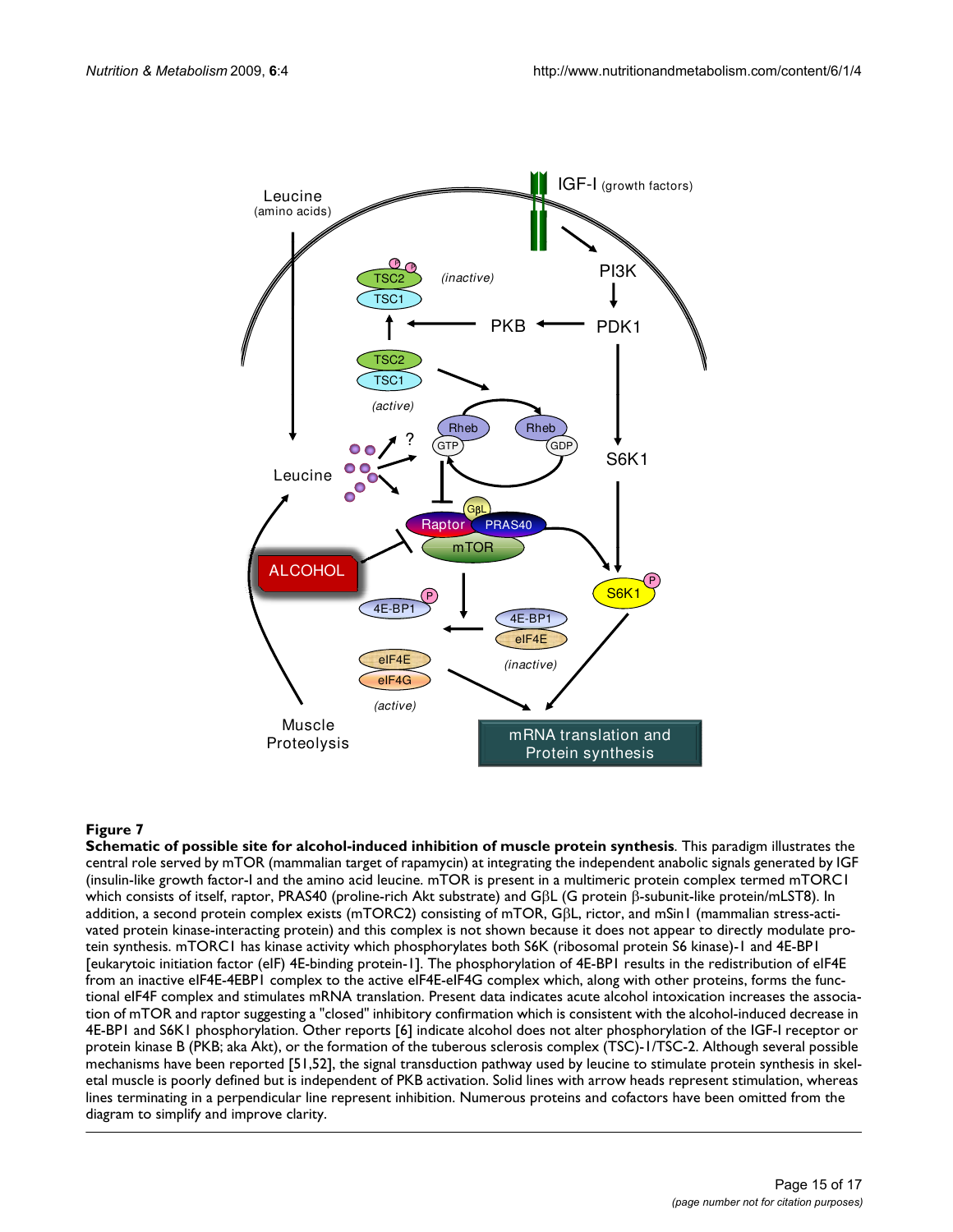IGF-I and protein synthesis. This decrease in muscle IGFBP-5 is consistent with the reduction seen in several other catabolic conditions with accompanying muscle wasting [49]. Because changes in IGF-I produce proportional changes in IGFBP-5 in cultured myocytes [50], the observed reduction in IGFBP-5 in response to alcohol may occur secondary to the reduction in muscle IGF-I. Hence, the reduction in muscle IGF-I is not caused by the decrease in IGFBP-5 but is instead the mechanism for the reduction in this particular IGFBP. Overall, the mechanism by which the alcohol-induced decrease in autocrine/ paracrine produced IGF-I inhibits muscle protein synthesis remains to be determined. Although previous studies have reported acute alcohol does not alter constitutive IGF-I or insulin receptor tyrosine phosphorylation or Thr-308 phosphorylation of Akt [6], the kinase activity per se of these proteins has not been directly assessed. Hence, it remains possible that alcohol decreases mRNA translation and protein synthesis by impairing IGF-I signal transduction directed via a TSC-independent mechanism. Alternatively, the alcohol-induced decrease in muscle IGF-I may be associated with but not causally related to the reduction in muscle protein synthesis.

#### **Conclusion**

Our data indicate that young and mature adult male rats demonstrate the same reduction in muscle protein synthesis when blood alcohol levels are closely matched but, because of the apparently greater rate of ethanol clearance in adult male rats, this requires mature rats be administered a relatively larger dose of alcohol. The differential response observed in the mature rats to the low- and highdose alcohol suggests that changes in 4E-BP1 phosphorylation, the distribution of eIF4E between active and inactive eIF4F complexes, and the increased association of mTOR and raptor mediates the alcohol-induced decrease in mRNA translation. These changes in translation and protein synthesis in skeletal muscle in response to acute alcohol intoxication were independent of changes in plasma testosterone, estradiol, insulin, and branchedchain amino acids but were associated with the reduction in free muscle IGF-I peptide. Moreover, this potential cellular mechanism by which alcohol inhibits muscle protein synthesis was seen in both young and adult male rats.

#### **Declaration of competing interests**

The authors declare that they have no competing interests.

#### **Authors' contributions**

CHL helped design the study, participated in the experimental protocol, analyzed data, and wrote the manuscript. AMP participated in the experimental protocol and performed all Western blots. GJN designed the nested primers used for the analysis of the various IGFBPs and ran the subsequent RPA analysis. TCV helped design the study, participated in the experimental protocol and analyzed data related to muscle protein synthesis.

#### **Acknowledgements**

This work was supported by grants awarded from the National Institute on Alcohol Abuse and Alcoholism AA-12814 (TCV) and AA-11290 (CHL). We are also grateful to Ms. Gina Deiter and Daunta Huber for their excellent technical assistance. We gratefully acknowledge Dr. Leonard S. Jefferson for kindly providing the eIF4E antibody used in this study.

#### **References**

- Lang CH, Pruznak AM, Deshpande N, Palopoli MM, Frost RA, Vary TC: **[Alcohol intoxication impairs phosphorylation of S6K1](http://www.ncbi.nlm.nih.gov/entrez/query.fcgi?cmd=Retrieve&db=PubMed&dopt=Abstract&list_uids=15547464) [and S6 in skeletal muscle independently of ethanol metabo](http://www.ncbi.nlm.nih.gov/entrez/query.fcgi?cmd=Retrieve&db=PubMed&dopt=Abstract&list_uids=15547464)[lism.](http://www.ncbi.nlm.nih.gov/entrez/query.fcgi?cmd=Retrieve&db=PubMed&dopt=Abstract&list_uids=15547464)** *Alcohol Clin Exp Res* 2004, **28:**1758-1767.
- Reilly ME, Mantle D, Richardson PJ, Salisbury J, Jones J, Peters TJ, Preedy VR: **[Studies on the time-course of ethanol's acute](http://www.ncbi.nlm.nih.gov/entrez/query.fcgi?cmd=Retrieve&db=PubMed&dopt=Abstract&list_uids=9267527) [effects on skeletal muscle protein synthesis: comparison](http://www.ncbi.nlm.nih.gov/entrez/query.fcgi?cmd=Retrieve&db=PubMed&dopt=Abstract&list_uids=9267527) [with acute changes in proteolytic activity.](http://www.ncbi.nlm.nih.gov/entrez/query.fcgi?cmd=Retrieve&db=PubMed&dopt=Abstract&list_uids=9267527)** *Alcohol Clin Exp Res* 1997, **21:**792-798.
- 3. Frost RA, Nystrom G, Burrows PV, Lang CH: **[Temporal differ](http://www.ncbi.nlm.nih.gov/entrez/query.fcgi?cmd=Retrieve&db=PubMed&dopt=Abstract&list_uids=16046881)[ences in the ability of ethanol to modulate endotoxin](http://www.ncbi.nlm.nih.gov/entrez/query.fcgi?cmd=Retrieve&db=PubMed&dopt=Abstract&list_uids=16046881)induced increases in inflammatory cytokines in muscle [under in vivo conditions.](http://www.ncbi.nlm.nih.gov/entrez/query.fcgi?cmd=Retrieve&db=PubMed&dopt=Abstract&list_uids=16046881)** *Alcohol Clin Exp Res* 2005, **29:**1247-1256.
- 4. Preedy VR, Edwards P, Peters TJ: **[Ethanol-induced reductions in](http://www.ncbi.nlm.nih.gov/entrez/query.fcgi?cmd=Retrieve&db=PubMed&dopt=Abstract&list_uids=1889554) [skeletal muscle protein synthesis: use of the inhibitors of](http://www.ncbi.nlm.nih.gov/entrez/query.fcgi?cmd=Retrieve&db=PubMed&dopt=Abstract&list_uids=1889554) [alcohol and aldehyde dehydrogenase.](http://www.ncbi.nlm.nih.gov/entrez/query.fcgi?cmd=Retrieve&db=PubMed&dopt=Abstract&list_uids=1889554)** *Biochem Soc Trans* 1991, **19:**167S.
- 5. Lang CH, Frost RA, Summer AD, Vary TC: **[Molecular mechanisms](http://www.ncbi.nlm.nih.gov/entrez/query.fcgi?cmd=Retrieve&db=PubMed&dopt=Abstract&list_uids=15982919) [responsible for alcohol-induced myopathy in skeletal muscle](http://www.ncbi.nlm.nih.gov/entrez/query.fcgi?cmd=Retrieve&db=PubMed&dopt=Abstract&list_uids=15982919) [and heart.](http://www.ncbi.nlm.nih.gov/entrez/query.fcgi?cmd=Retrieve&db=PubMed&dopt=Abstract&list_uids=15982919)** *Int J Biochem Cell Biol* 2005, **37:**2180-2195.
- 6. Kumar V, Frost RA, Lang CH: **[Alcohol impairs insulin and IGF-I](http://www.ncbi.nlm.nih.gov/entrez/query.fcgi?cmd=Retrieve&db=PubMed&dopt=Abstract&list_uids=12376318) [stimulation of S6K1 but not 4E-BP1 in skeletal muscle.](http://www.ncbi.nlm.nih.gov/entrez/query.fcgi?cmd=Retrieve&db=PubMed&dopt=Abstract&list_uids=12376318)** *Am J Physiol Endocrinol Metab* 2002, **283:**E917-E928.
- 7. Lang CH, Frost RA, Deshpande N, Kumar V, Vary TC, Jefferson LS, Kimball SR: **[Alcohol impairs leucine-mediated phosphoryla](http://www.ncbi.nlm.nih.gov/entrez/query.fcgi?cmd=Retrieve&db=PubMed&dopt=Abstract&list_uids=12944322)[tion of 4E-BP1, S6K1, eIF4G, and mTOR in skeletal muscle.](http://www.ncbi.nlm.nih.gov/entrez/query.fcgi?cmd=Retrieve&db=PubMed&dopt=Abstract&list_uids=12944322)** *Am J Physiol Endocrinol Metab* 2003, **285:**E1205-E1215.
- 8. Shah OJ, Anthony JC, Kimball SR, Jefferson LS: **[4E-BP1 and S6K1:](http://www.ncbi.nlm.nih.gov/entrez/query.fcgi?cmd=Retrieve&db=PubMed&dopt=Abstract&list_uids=11001751) [translational integration sites for nutritional and hormonal](http://www.ncbi.nlm.nih.gov/entrez/query.fcgi?cmd=Retrieve&db=PubMed&dopt=Abstract&list_uids=11001751) [information in muscle.](http://www.ncbi.nlm.nih.gov/entrez/query.fcgi?cmd=Retrieve&db=PubMed&dopt=Abstract&list_uids=11001751)** *Am J Physiol Endocrinol Metab* 2000, **279:**E715-E729.
- 9. Baillie AG, Garlick PJ: [Responses of protein synthesis in differ](http://www.ncbi.nlm.nih.gov/entrez/query.fcgi?cmd=Retrieve&db=PubMed&dopt=Abstract&list_uids=1711778)**[ent skeletal muscles to fasting and insulin in rats.](http://www.ncbi.nlm.nih.gov/entrez/query.fcgi?cmd=Retrieve&db=PubMed&dopt=Abstract&list_uids=1711778)** *Am J Physiol* 1991, **260:**E891-E896.
- 10. Baillie AG, Garlick PJ: **[Attenuated responses of muscle protein](http://www.ncbi.nlm.nih.gov/entrez/query.fcgi?cmd=Retrieve&db=PubMed&dopt=Abstract&list_uids=1733239) [synthesis to fasting and insulin in adult female rats.](http://www.ncbi.nlm.nih.gov/entrez/query.fcgi?cmd=Retrieve&db=PubMed&dopt=Abstract&list_uids=1733239)** *Am J Physiol* 1992, **262:**E1-E5.
- 11. Kimball SR, O'Malley JP, Anthony JC, Crozier SJ, Jefferson LS: **[Assess](http://www.ncbi.nlm.nih.gov/entrez/query.fcgi?cmd=Retrieve&db=PubMed&dopt=Abstract&list_uids=15187001)[ment of biomarkers of protein anabolism in skeletal muscle](http://www.ncbi.nlm.nih.gov/entrez/query.fcgi?cmd=Retrieve&db=PubMed&dopt=Abstract&list_uids=15187001) during the life span of the rat: sarcopenia despite elevated [protein synthesis.](http://www.ncbi.nlm.nih.gov/entrez/query.fcgi?cmd=Retrieve&db=PubMed&dopt=Abstract&list_uids=15187001)** *Am J Physiol Endocrinol Metab* 2004, **287:**E772-E780.
- 12. Attaix D, Mosoni L, Dardevet D, Combaret L, Mirand PP, Grizard J: **[Altered responses in skeletal muscle protein turnover dur](http://www.ncbi.nlm.nih.gov/entrez/query.fcgi?cmd=Retrieve&db=PubMed&dopt=Abstract&list_uids=15905114)[ing aging in anabolic and catabolic periods.](http://www.ncbi.nlm.nih.gov/entrez/query.fcgi?cmd=Retrieve&db=PubMed&dopt=Abstract&list_uids=15905114)** *Int J Biochem Cell Biol* 2005, **37:**1962-1973.
- 13. Dardevet D, Sornet C, Attaix D, Baracos VE, Grizard |: [Insulin-like](http://www.ncbi.nlm.nih.gov/entrez/query.fcgi?cmd=Retrieve&db=PubMed&dopt=Abstract&list_uids=8119189) **[growth factor-1 and insulin resistance in skeletal muscles of](http://www.ncbi.nlm.nih.gov/entrez/query.fcgi?cmd=Retrieve&db=PubMed&dopt=Abstract&list_uids=8119189) [adult and old rats.](http://www.ncbi.nlm.nih.gov/entrez/query.fcgi?cmd=Retrieve&db=PubMed&dopt=Abstract&list_uids=8119189)** *Endocrinology* 1994, **134:**1475-1484.
- 14. Davis TA, Suryawan A, Orellana RA, Nguyen HV, Fiorotto ML: **[Post](http://www.ncbi.nlm.nih.gov/entrez/query.fcgi?cmd=Retrieve&db=PubMed&dopt=Abstract&list_uids=17785597)[natal ontogeny of skeletal muscle protein synthesis in pigs.](http://www.ncbi.nlm.nih.gov/entrez/query.fcgi?cmd=Retrieve&db=PubMed&dopt=Abstract&list_uids=17785597)** *J Anim Sci* 2008, **86:**E13-E18.
- 15. Timmerman KL, Volpi E: **[Amino acid metabolism and regula](http://www.ncbi.nlm.nih.gov/entrez/query.fcgi?cmd=Retrieve&db=PubMed&dopt=Abstract&list_uids=18090658)[tory effects in aging.](http://www.ncbi.nlm.nih.gov/entrez/query.fcgi?cmd=Retrieve&db=PubMed&dopt=Abstract&list_uids=18090658)** *Curr Opin Clin Nutr Metab Care* 2008, **11:**45-49.
- 16. Fleming RL, Wilson WA, Swartzwelder HS: **[Magnitude and etha](http://www.ncbi.nlm.nih.gov/entrez/query.fcgi?cmd=Retrieve&db=PubMed&dopt=Abstract&list_uids=17376852)[nol sensitivity of tonic GABAA receptor-mediated inhibition](http://www.ncbi.nlm.nih.gov/entrez/query.fcgi?cmd=Retrieve&db=PubMed&dopt=Abstract&list_uids=17376852) [in dentate gyrus changes from adolescence to adulthood.](http://www.ncbi.nlm.nih.gov/entrez/query.fcgi?cmd=Retrieve&db=PubMed&dopt=Abstract&list_uids=17376852)** *J Neurophysiol* 2007, **97:**3806-3811.
- 17. Pyapali GK, Turner DA, Wilson WA, Swartzwelder HS: **[Age and](http://www.ncbi.nlm.nih.gov/entrez/query.fcgi?cmd=Retrieve&db=PubMed&dopt=Abstract&list_uids=10548153) [dose-dependent effects of ethanol on the induction of hip](http://www.ncbi.nlm.nih.gov/entrez/query.fcgi?cmd=Retrieve&db=PubMed&dopt=Abstract&list_uids=10548153)[pocampal long-term potentiation.](http://www.ncbi.nlm.nih.gov/entrez/query.fcgi?cmd=Retrieve&db=PubMed&dopt=Abstract&list_uids=10548153)** *Alcohol* 1999, **19:**107-111.